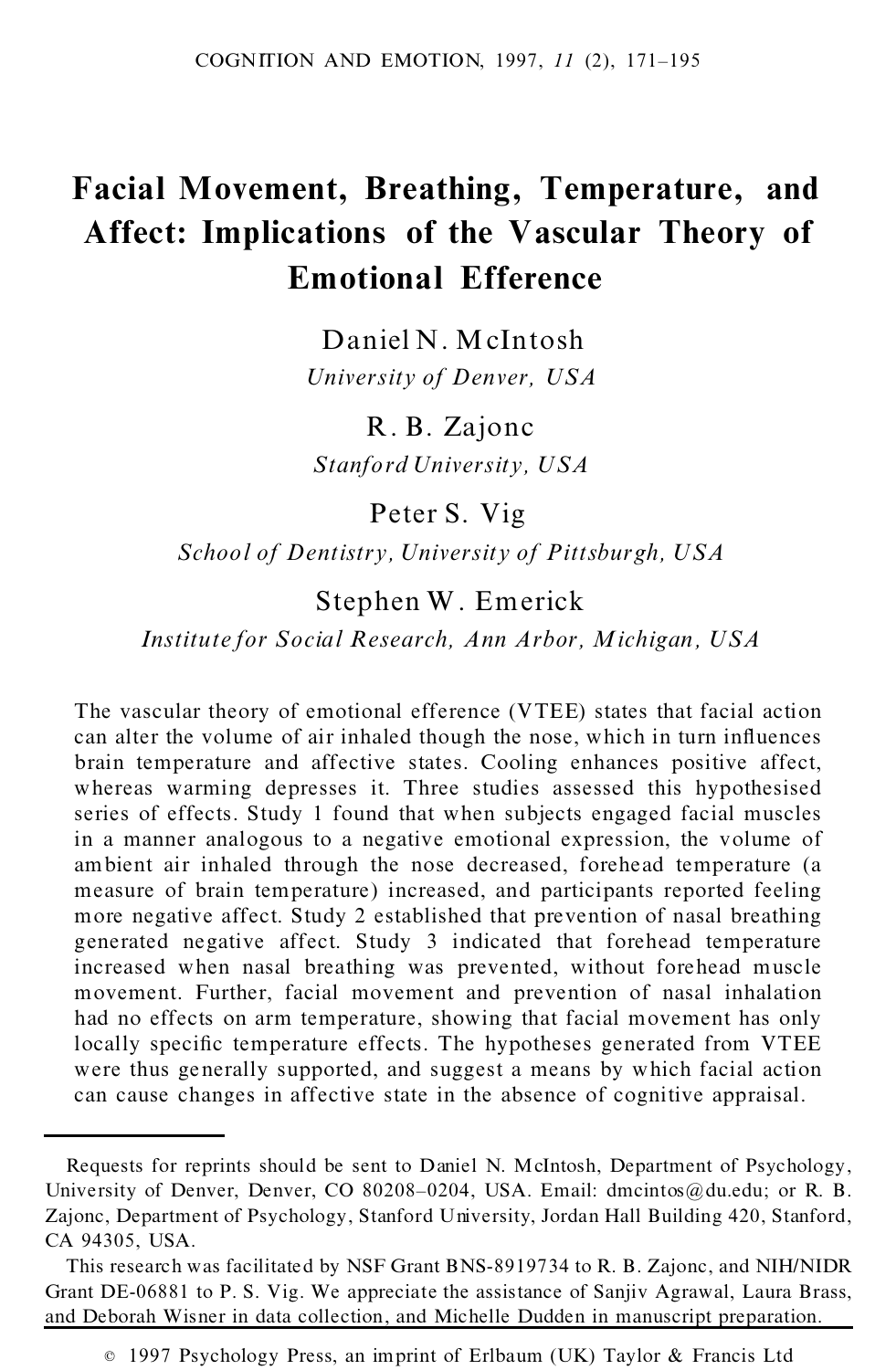## INTRODUCTION

The study of emotion easily traces roots to James' (1890/1950) *The principles of psychology*. James was concerned with the *processes* responsible for emotions (Mandler, 1990), and suggested that physiological changes are fundamental causes of subjective emotional experience. Over 100 years later, psychologists continue to delineate possible physical influences on the process of emotional experience.

A number of researchers have found diverse physical changes related to emotion (see Cacioppo, Klein, Berntson, & Hatfield, 1993, for discussion). Muscle tension, electrodermal response, and blood pressure are common psychophysiological measures of emotional response, although they pri marily measure only the arousal component of emotional experience. Heart rate has been found to discriminate hedonic polarity via differential increases (Ekman, Levenson, & Friesen, 1983; Winton, Pulls, & Krauss, 1984). Lateralisation of brain activity also seems to vary with affective polarity of stimuli (Ahern & Schwartz, 1985; Davidson, 1983, 1984). Moreover, most people's subjective experiences suggest that emotions and physiological changes are closely associated. From this evidence, it seems clear that physical variations and emotional experience are related. What is less clear are the specific processes by which such changes are linked to feeling state. When investigating underlying processes of emotional experiences, it is important to explore how specific physical changes are related to affective changes, and why.

Working in this vein, Zajonc (1985) and colleagues (Berridge & Zajonc, 1991; McIntosh, Zajonc, Vig, & Emerick, 1991; Winkielman, McIntosh, Zajonc, Emerick, Vig, & Denney, 1993; Zajonc & McIntosh, 1992; Zajonc, Murphy, & Inglehart, 1989; Zajonc, Murphy, & McIntosh, 1993) have advanced the vascular theory of emotional efference (VTEE). This theory proposes a specific link between physical changes and affective experience. It indicates what changes (brain temperature), how it changes (facial action and breathing patterns), and what consequences the changes have (cooling is felt as positive, heating as negative). The studies reported here add to the discourse on physiological processes and subjective affective experience by examining some of the causal relations hypothesised by VTEE.

# The Vascular Theory of Em otional Efference

VTEE begins with the recognition that because the metabolic activity of the brain produces considerable heat, the brain requires continuous cooling. VTEE assumes the cooling of the brain essential to the maintenance of normal functions is hedonically positive. More specifically, impeded cooling is felt as discomfort, whereas facilitated cooling is felt as pleasur able. Neurochemical brain processes are temperature-sensitive; thus,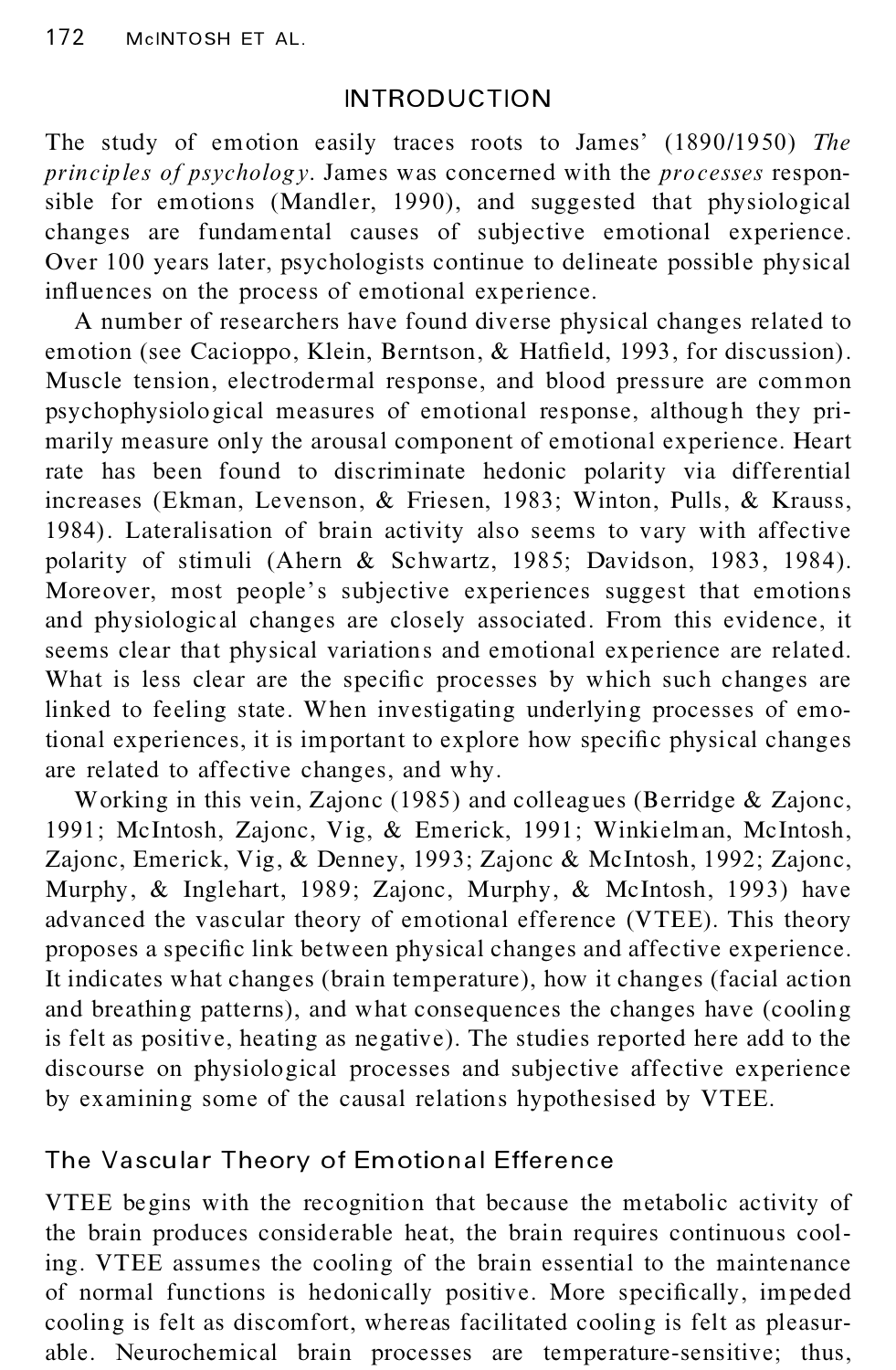brain-cooling might have subjectively felt effects mediated by temperature dependent changes in the release and synthesis of emotion-related neuro chemicals (e.g. endorphins, serotonin, and dopamine).

VTEE argues that one of the physiological processes closely associated with affective valence is thermoregulation of the arterial blood that enters the hypothalamus. This regulation is done in part via the cavernous sinus, a venous formation enveloping the internal carotid just before the latter enters the brain. Because of this configuration, the temperature of blood in the cavernous sinus can influence the temperature of blood entering the brain. The cavernous sinus not only receives blood from facial veins, but also its veins are air-cooled in the course of normal nasal breathing (Kluger & D' Alecy, 1975). This arrangement creates the possibility that changes in nasal breathing will have affective consequences.

VTEE postulates that facial actions influence breathing patterns, which influence changes in brain temperature, which in turn influence affective state. For VTEE to be plausible, manipulating factors that come earlier in this series should affect variables that come later. Zajonc et al. (1989) give evidence consistent with this series of effects. First, they evaluated the consequences of facial action similar to emotional expressions on temperature and affect. The pronunciation of the phoneme *u* resembles the facial musculature action associated with negative emotions, whereas the pro nunciation of the phonemes *e* (as in "cheese") and *ah* resemble facial musculature action associated with positive emotions. The effects of repeatedly voicing such phonemes on forehead temperature and affect were assessed. Uttering  $\ddot{u}$  was associated with the greatest increase in forehead temperature, was liked least, and put subjects in a negative mood, and speaking the phonemes *e* and *ah* were associated with the greatest decreases in temperature, were liked be st, and put subjects in the most positive moods. This suggests a causal influence of facial action on brain temperature (changes in forehead temperature at the site measured are highly correlated with changes in tympanic membrane temperature that have been shown to be good estimates of changes in brain temperature<sup>1</sup>

<sup>&</sup>lt;sup>1</sup> Tympanic membrane temperature is typically used to estimate brain temperature in humans (see Baker, Stocking, & Meehan, 1972; Benzinger, 1969). However, this procedure can be intrusive, and damaging to the subject (e.g. Wallace, Marks, Adkins, & Mahaffey, 1974). Therefore, Zajonc et al. (1989) used points on the forehead that are on or near the frontopolar branch of the anterior cerebral artery. This artery issues from the internal carotid as the latter enters the brain. The distance of these arteries from the cavernous sinus is small, and thus changes here are likely to reflect changes in blood temperature caused by the passage of the internal carotid through the cavernous sinus. Although forehead temperature cannot be used to estimate absolute levels of brain temperature, it is a good estimate of changes in temperature (see, e.g. Germain et al., 1987; McCaffrey et al., 1975).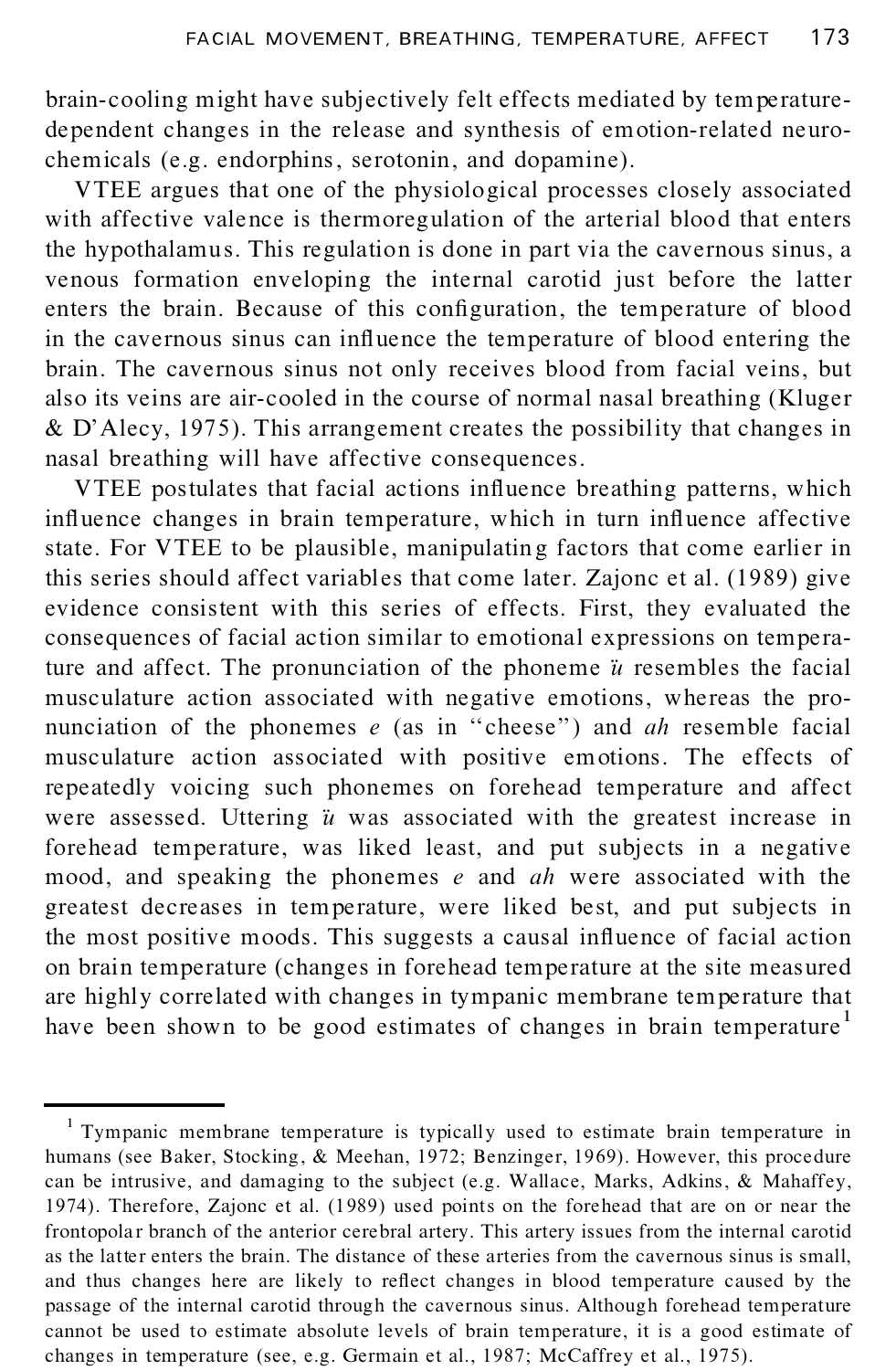(see e.g. Germain, Jobin, & Cabanac, 1987; McCaffrey, McCook, & Wurster, 1975). It also demonstrates a causal role of facial action on affective judgements.

Zajonc et al. (1989) also explored whether nasal breathing can influence forehead temperature and affective state. They found that systematic temperature variations in air introduced into the nose are correlated with hedonic reactions to stimuli and changes in forehead temperature (see also Winkielman et al., 1993). This demonstrates the role of nasal breathing on changes in forehead temperature, and indicates that breathing can influence affective reactions to stimuli. From this work, there is evidence that facial actions do indeed influence forehead temperature and affect, and that nasal breathing is associated with forehead temperature and affect. Not established is whether facial action influences breathing patterns, and whether the breathing changes caused by facial actions can cause changes in temperature and affect. Evaluating these links is the purpose of the present studies.

# Overview of the Present Studies

We seek to elaborate the earlier findings and further test predictions of VTEE. In the first study, we examine the initial link in the postulated chain of events: the effects of facial movement on breathing, as well as on forehead temperature and on affective reactions. Because the cavernous sinus is air cooled, and given that air that enters the nasal airways is generally lower in temperature than the body, decreases in the volume of air inhaled via the nose should reduce cooling. Thus, VTEE predicts that facial actions that decrease nasal air volume should be associated with temperature increases and negative affect.

The second study examines the effect of breathing on forehead tem perature and affect by directly manipulating nasal and oral breathing while subjects are exposed to stimuli. If changes in nasal air volume cause changes in affect, varying nasal air volume should have affective consequences.

The influence of nasal breathing, separate from facial muscle movements, on forehead temperature is evaluated in the third study. If breathing changes are responsible for temperature changes, then manipulating breathing alone should cause changes in temperature.

# STUDY 1

Study 1 replicated and extended the Zajonc et al. (1989) vowel-speaking study discussed earlier. In addition to repeating the tests of the effects of facial action on affect and forehead temperature, we have evaluated the influence of such movement on the volume of air inhaled via the nose and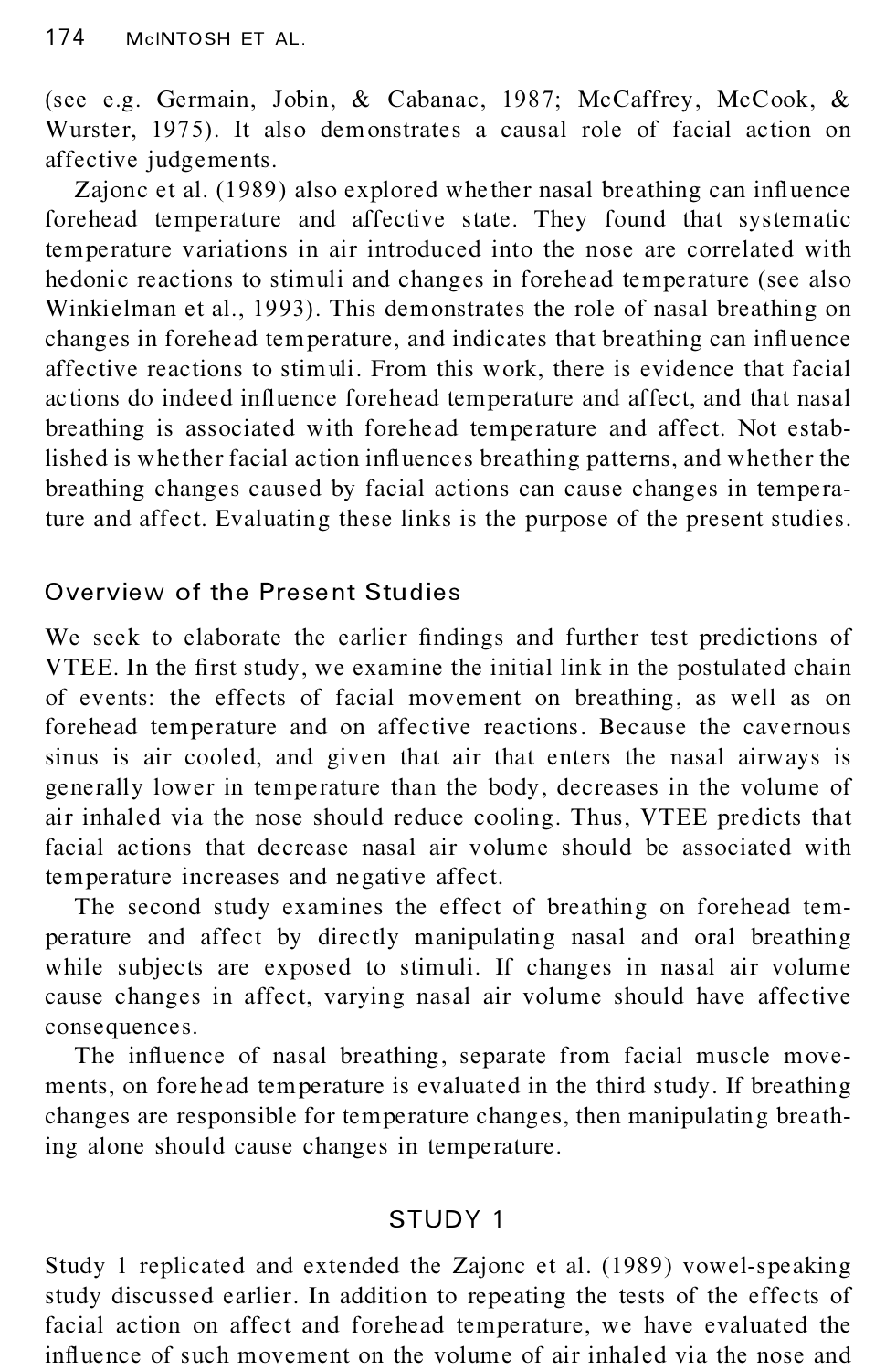on arm temperature. Participants experienced three 4-minute trials during which they were alternately silent, or voiced one of three vowels designed to cause facial action matching emotional efference. VTEE predicts that during facial actions similar to those displayed during positive affect (saying *e*), forehead temperature will be lower, affect more positive, and nasal volume greater than during facial actions similar to those associated with more negative affect (voicing  $\ddot{u}$ ). Further, these changes in skin temperature should occur only on the forehead, where the frontopolar branch of the anterior cerebral artery comes close to the surface—that is, where changes in brain temperature can be assessed.

# Method

### **Subjects**

Participants were 13 men and 13 women from the paid subject pool of either the University of Michigan Department of Psychology or Dental School Respiration Laboratory, under the direction of Peter S. Vig. These individuals were telephoned, told the basic procedure of the study, and asked if they wanted to participate. Only those who had no prior surgery to the cranial-facial complex (except tooth extraction), were taking no drugs that influence the respiratory passages, were not experiencing any nasal congestion due to allergies or infection, and were not troubled by the prospect of having their head encased in a clear plastic bubble were scheduled for an appointment.

#### Measures

*Nasal Volume*. Breathing parameters were measured using the simultaneous nasal and oral respirometric technique (Keall & Vig, 1987). This respirometer includes a Plexiglas bubble that is placed over the subject's head. The bubble is hermetically sealed, using a series of neoprene and hard plastic rings around the subject's neck. The subject is supplied with as much air as desired through both a nose mask and a second opening into the bubble. Both inputs pass through bidirectional flow meters connected to differential air pressure transducers. The nose mask is specially fitted for each subject, and its position is easily adjusted to fit the subject. Soft rubber is applied to the mask to provide a flexible and airtight seal around the participant's nose. This procedure allows for precise and separate measurement of the volume of air inhaled via the nose and the mouth. Air volume data are both displayed on the computer monitor and stored for later analysis.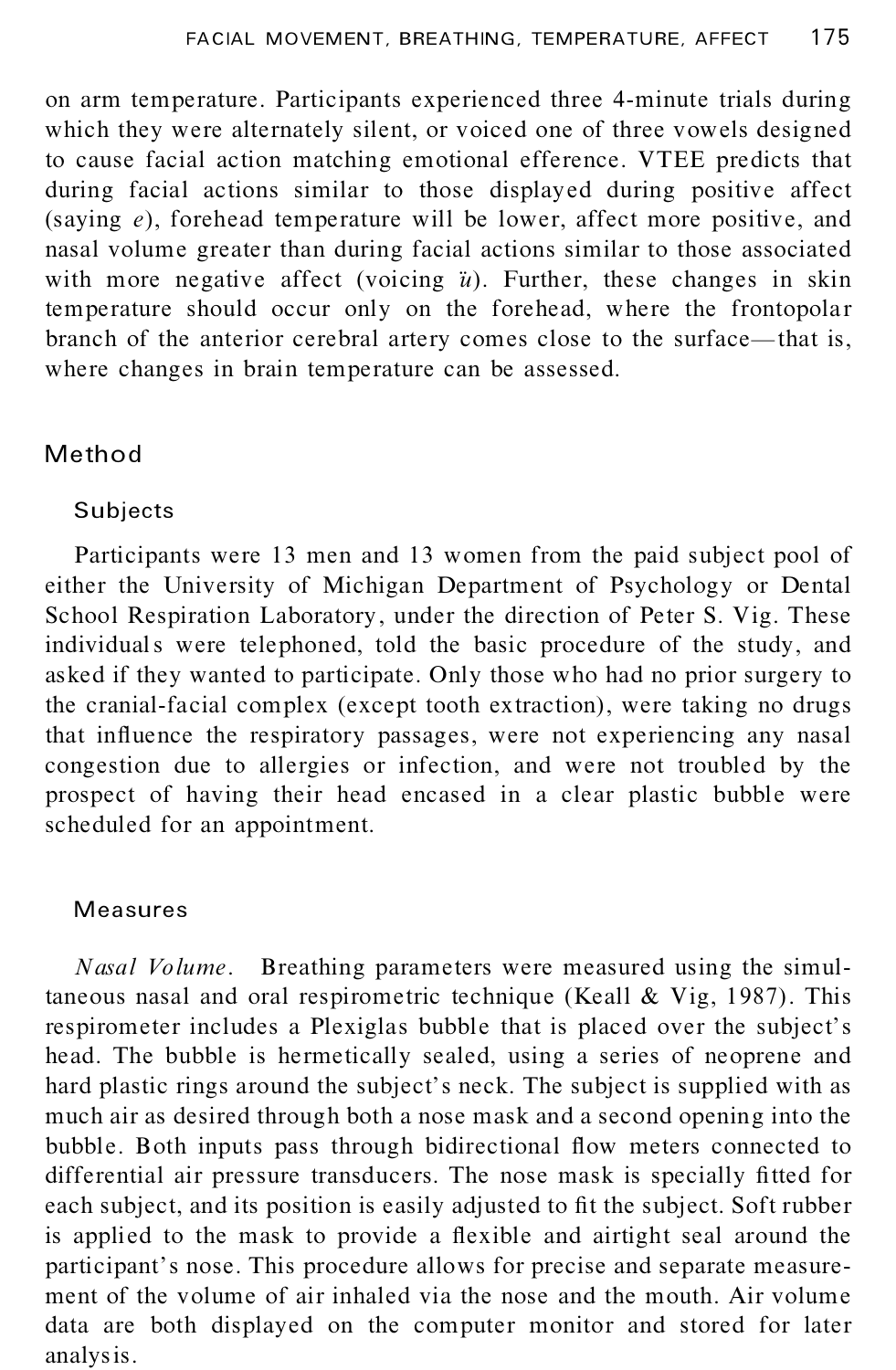*Temperature*. In this and the following studies, brain temperature was indirectly estimated via changes in forehead temperature (see earlier, and Zajonc et al., 1989, 1993). Specifically, forehead temperature was measured at a point directly above each subject's pupils (while looking forward) and midway between the eyebrows and hairline. Only one side of the forehead was used because previous studies have found no lateralisation of temperature. This point is on or near the frontopolar branch of the anterior cerebral artery, which issues from the internal carotid as it enters the brain. As noted previously, change in forehead skin temperature here is used to indicate changes in brain temperature. Note that we do not know precisely where in the brain temperature change is most associated with forehead temperature change. Changes at this point of measurement may reflect both changes in blood temperature related to passage through the cavernous sinus, and changes in brain temperature of the structures through which the blood passes following the cavernous sinus. Thus, although we know that nasal air cooling can decrease hippocampal and cortical temperatures in dogs (Natale & D'Alecy, 1989) and hypothalamic temperature in rabbits (Kluger  $&$  D'Alecy, 1975), we cannot confirm from forehead temperature exactly what is being cooled in the present experimental procedures.

To assess general changes in overall skin temperature, temperature was measured on the under side of subject's left arms, approximately 5-6cm below the elbow.

Probes (Omega OL-709-PP) were attached to the subjects' foreheads and arms with 3M Micropore tape. Temperature was measured with an Omega thermistor thermometer (model 5831) with a  $0.01^{\circ}$ C. resolution.

*Affect*. After each trial, subjects answered on 7-point scales the following questions: How easy or difficult was it to say the vowel  $(1 = \text{Difficult}, 7 = \text{Easy})$ ? How pleasant or unpleasant was producing the vowel ( $1 =$  Unpleasant,  $7 =$  Pleasant)? Did repeating the vowel put you in a good or bad mood  $(1 = Bad, 7 = Good)$ ? How much do you like the vowel you just repeated  $(1 = Not At All, 7 = Very Much)$ ?

## Prodecure

*Preparation*. On entering the lab, participants were again asked the screening questions. After subjects were given basic instructions, they were fitted for a nose piece; collars, earphones, and temperature probes were attached.

After the equipment was connected, the subject was seated and sealed in the respirometer. Each was given time to adjust to breathing in the bubble. Once they were comfortable and had settled into a regular breathing pattern, the experimental procedure began.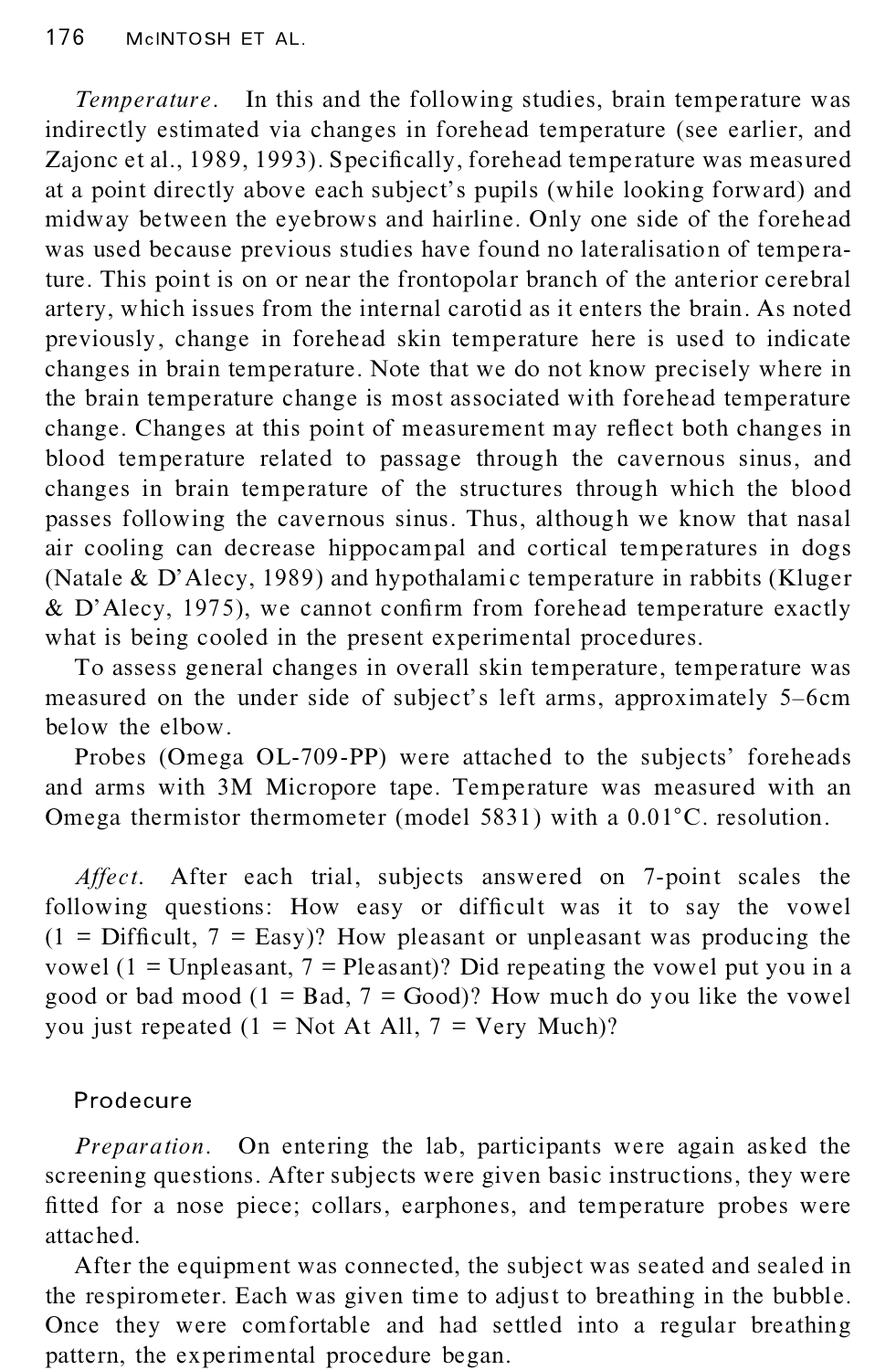*Experimental Procedure*. During three 4-minute trials, subjects breathed normally for 2 minutes. During the other 2 minutes, the subjects heard over earphones one of three vowels repeated 40 times. They had been instructed to repeat aloud the vowels as they heard them. Subjects were randomly assigned to two crossed conditions: Whether they repeated the vowels during the first or second 2 minutes of the session, and which of the six permutations of vowel order they experienced. Speaking these pho nemes aloud moves the face in ways similar to emotional facial expressions. Repeating the phoneme *e* draws the corners of the lips back as in a smile. Speaking the phoneme  $\ddot{u}$  constricts the nostrils, and pushes the mouth and brows forward, as in a scowl. When the phoneme *o* is spoken, the face is fairly relaxed. Thus, this procedure resulted in the subjects' repeatedly moving their faces in ways similar to emotion-related facial ac tions. During this time, breathing and temperature were measured.

After each trial, the subjects completed the vowel-rating questionnaire. The time between trials was approximately 2 minutes. On completion of all trials the participant was disconnected from the equipment, thanked, paid, and excused.

# Results

VTEE predicts that the facial action resembling that associated with negative affect should cause the amount of air inhaled via the nose to be less than nasal air volume during facial action resembling that associated with positive affect. To test this, a 1-factor repeated-measures ANCOVA was run comparing nasal volume per breath during the speaking of each of the three vowels, controlling for nasal volume per breath during the 2 minutes of normal breathing associated with each vowel. Volume of air per breath inhaled via the nose is depicted in Fig. 1. As predicted, facial configuration made a difference in nasal volume [multivariate  $F(2, 22) =$ 6.29 , *P* < .01]. Follow-up *t*-tests reveal that less air was inhaled through the nose while subjects were repeating  $\ddot{u}$  than when they were repeating  $\ddot{o}$  $[t(25) = 2.54, P < .05]$ , or  $e[t(25) = 3.10, P < .01]$ .

VTEE also predicts that forehead temperature should be higher during  $\ddot{u}$ than during o and  $e$ , because the expression associated with  $\ddot{u}$  restricts air flow and matches facial efference associated with negative affect. This was tested by comparing temperature change during each of the vowel sessions, controlling for temperature change during the 2-minutes of normal breathing associated with each vowel. As depicted in Fig. 2, temperature increased different amounts depending on the phoneme being spoken  $[F(2, 22) = 7.2]$ , *P* < .005]. Follow-up *t*-tests indicate that temperature increased more while subjects were repeating *u* than *o*  $[t(25) = 3.97, P = .001)$ , or *e*  $[t(25) = 3.25$ , *P* < .01]. In contrast to predictions, however, forehead temperature did not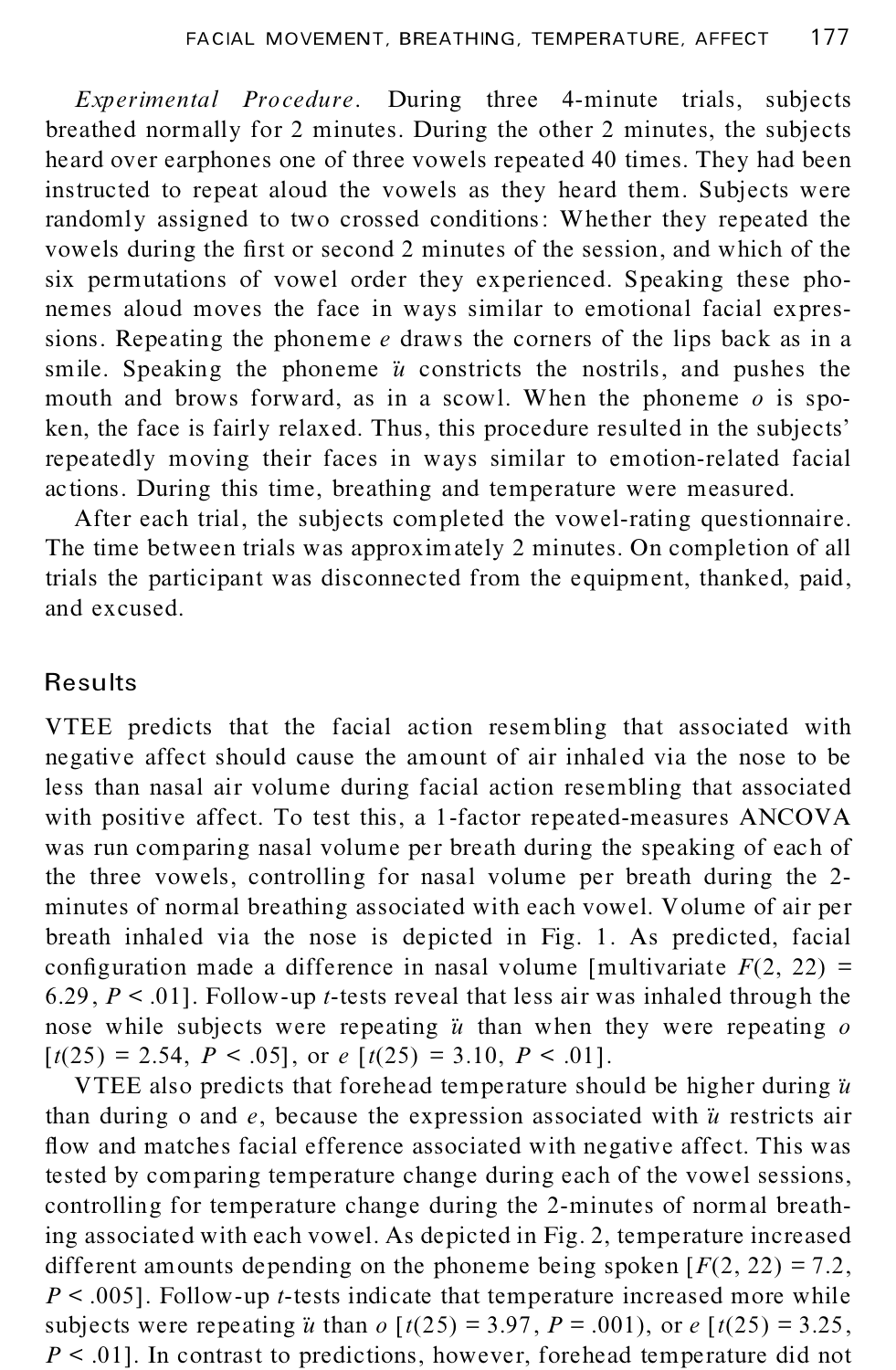

FIG. 1. Study 1: Effects of speaking phoneme on volume of air inhaled through the nose.



FIG . 2. Study 1: Effects of speaking phoneme on forehead temperature of change.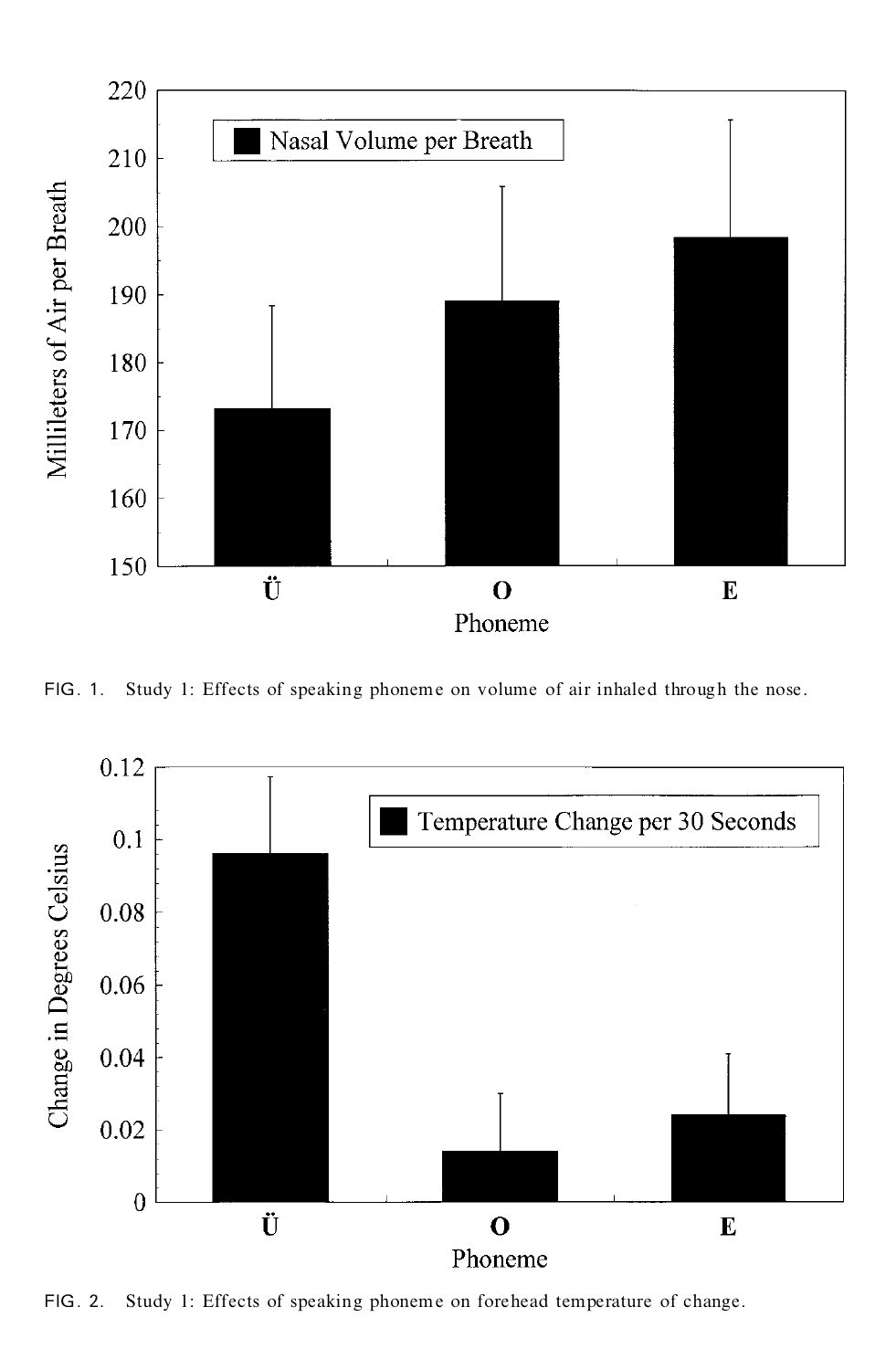decrease when subjects were voicing *e*, the movements that match affectively positive facial efference. Although the increases during the *e* and *o* were not significantly greater than zero  $[e: t(25) = 1.41, P > .10]$ ; *o*:  $t(25) =$ 0.88,  $P > .30$ , the findings are not wholly consistent with VTEE.

Are the skin temperature changes specific to the forehead, as would be predicted by VTEE? To test this, arm temperature measurements were taken simultaneously with forehead temperature. As with forehead tem perature, an ANCOVA was done comparing change in arm temperature during the speaking of each vowel, controlling for the change in arm temperature during the silent part of the trial associated with each vowel. There was no effect on arm temperature  $[F(2, 22) \le 1]$ ; facial action did not cause changes in overall skin temperature. This is consistent with the reason for forehead temperature change postulated by VTEE (i.e. facial action changes breathing patterns, which influence brain cooling).

Finally, VTEE predicts that the different facial actions will have differ ent subjective consequences. This was tested for each question asked of the subjects following each trial. Mean responses are displayed in Fig. 3; the differences among vowels were compared for each question in 1-factor repeated-measures ANOVAs. All differences were found to be significant. After repeatedly uttering the phonemes, subjects' reports of the type of



FIG. 3. Study 1: Effects of speaking phoneme on subjective state.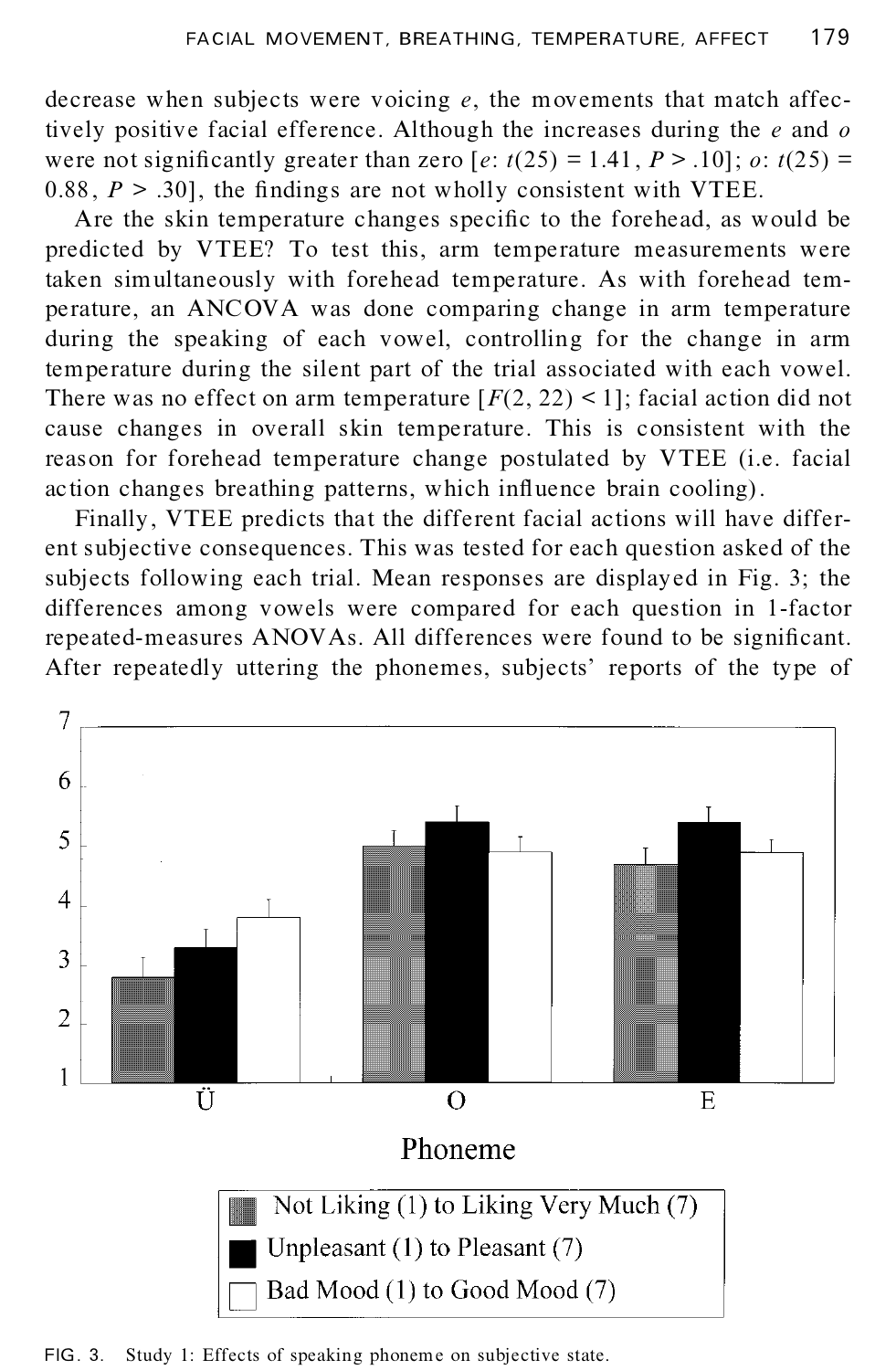*mood* the vowel would put them in, [multivariate  $F(2, 24) = 7.51$ ,  $P < .01$ ], their *liking* for the vowel [multivariate  $F(2, 24) = 22.72$ ,  $P \le 0.001$ ], and the *pleasantness* of the vowel [multivariate  $F(2, 24) = 32.74$ ,  $P < .001$ ], were all lower for  $\ddot{u}$  than the other phonemes. However, when level of difficulty was included as a covariate, only the differences among vowels in mood remained significant  $[F(2, 22) = 3.59, P < .05]$ .

# Discussion

VTEE predicts that facial movement alters breathing, which changes temperature and therefore affect. This study demonstrates that facial move ment similar to scowls decreases the amount of air inhaled via the nose, thus establishing the first link in the causal chain. According to VTEE, air serves to cool the brain. Indeed, forehead temperatures increased when subjects were scowling (and thus inhibiting air flow). These data replicate the findings of Zajonc et al. (1989) in that changes in facial configuration caused changes in forehead temperature. It is unclear to what to attribute the lack of temperature decreases associated with voicing *e* in the present study. It may be that temperature in the sealed plastic bubble increased in general during experimental trials, masking possible subtle decreases in temperature.

Skin temperature changes did not occur on the arm. This increases our confidence in the process postulated by VTEE.

Finally, these facial movements influenced participants' affective reaction to the vowels. The effect on mood remained even after the difficulty of speaking the vowel was controlled. Combined with the findings of Zajonc et al. (1989) that these effects occur even in subjects for whom the vowel is a natural part of their language, these data suggest that the effect is due to more than difficulty or novelty in speaking the phoneme.

Although facial action influences the volume of air inhaled via the nose, forehead temperature, and affect, that the latter three variables co-occur does not demonstrate that nasal breathing cools the brain or alters affective response. Facial action may influence each independently. For example, forehead temperature change may be due to heat from muscle action, and affect change may be due to self-perception processes (e.g. Laird, 1974; see McIntosh, 1996). Zajonc et al. (1989) demonstrated that manipulating air temperature influences temperature and affect, suggesting that nasal breathing has a causal role in temperature and affect changes. However, it is not yet clear that the changes in nasal air volume caused by facial action influence temperature and affect. The following studies were designed to evaluate whether such changes in nasal air volume, without changes in muscle activity also associated with facial action, influence forehead temperature and affect.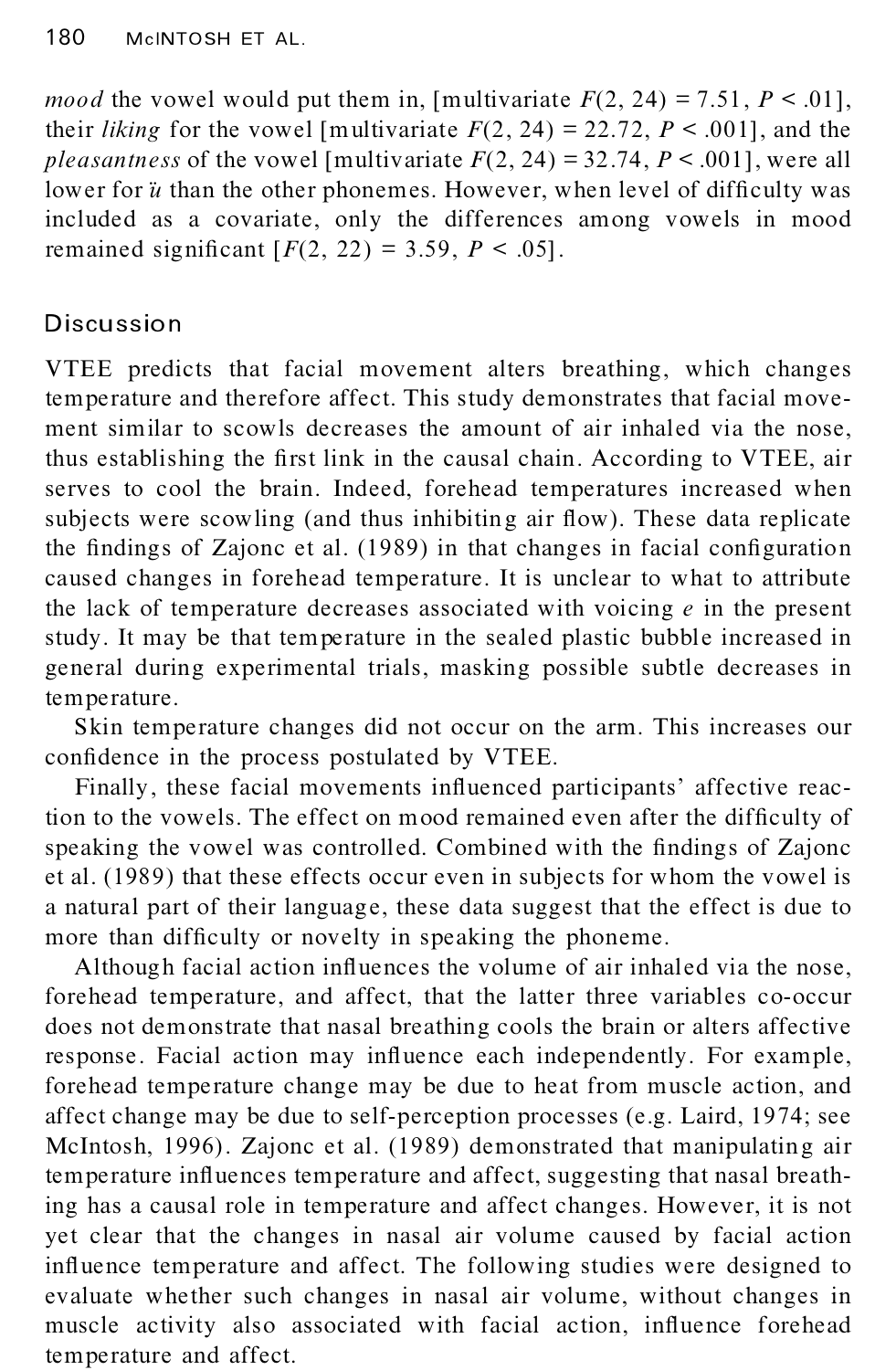### STUDY 2

If the changes in nasal air volume caused by facial action influence emotional responses, then preventing nasal breathing during exposure to stimuli should modify subjects' affective reactions to them. In this study, people's reactions to musical stimuli were compared under three conditions: natural breathing, exclusive oral breathing, and exclusive nasal breathing. Differences related to breathing condition will support the notion that breathing has a causal role in affective responses. We also hypothesised that changes in nasal air volume would influence temperature.

### Method

#### Subjects

Eighteen men and 20 women from the paid subject pools of the Uni versity of Michigan Department of Psychology and Dental School Respiration Laboratory participated. Recruitment and preparation of subjects were identical to the previous study.

#### Stimuli

Music, which can effectively elicit both positive and negative reactions (e.g. Pignatiello, Camp,  $\&$  Rasar, 1986), was used as a stimulus. Twominute excerpts from two musical pieces were used. *Vogue*, performed by the popular vocalist Madonna, is a fast-paced, upbeat rock song; it tended to generate positive affect in pilot tests. The second piece was taken from Albinoni' s *Adagio in G minor*; it is much slower and generally induced negative feelings in pilot testing. These stimuli were recorded on a Mem orex dBS cassette tape and presented to the subject via foam padded earphones connected to a Panasonic (model no. RQ-413AS) cassette play er.

#### Measures

Prior to the each trial, subjects indicated on a 10-point scale  $(0 = Not At)$ All,  $9 =$ Quite A Lot) the degree to which they currently felt each of the five valenced emotions used by Ekman et al. (1983): happiness, disgust, sadness, anger, and fear. These same scales were completed at the end of each trial. These emotions were combined to form an *affect* scale, with higher scores indicating more positive affect (happiness minus the sum of the negative emotions). The affect score at the beginning of each trial was subtracted from that of the end to give a score representing change in affect.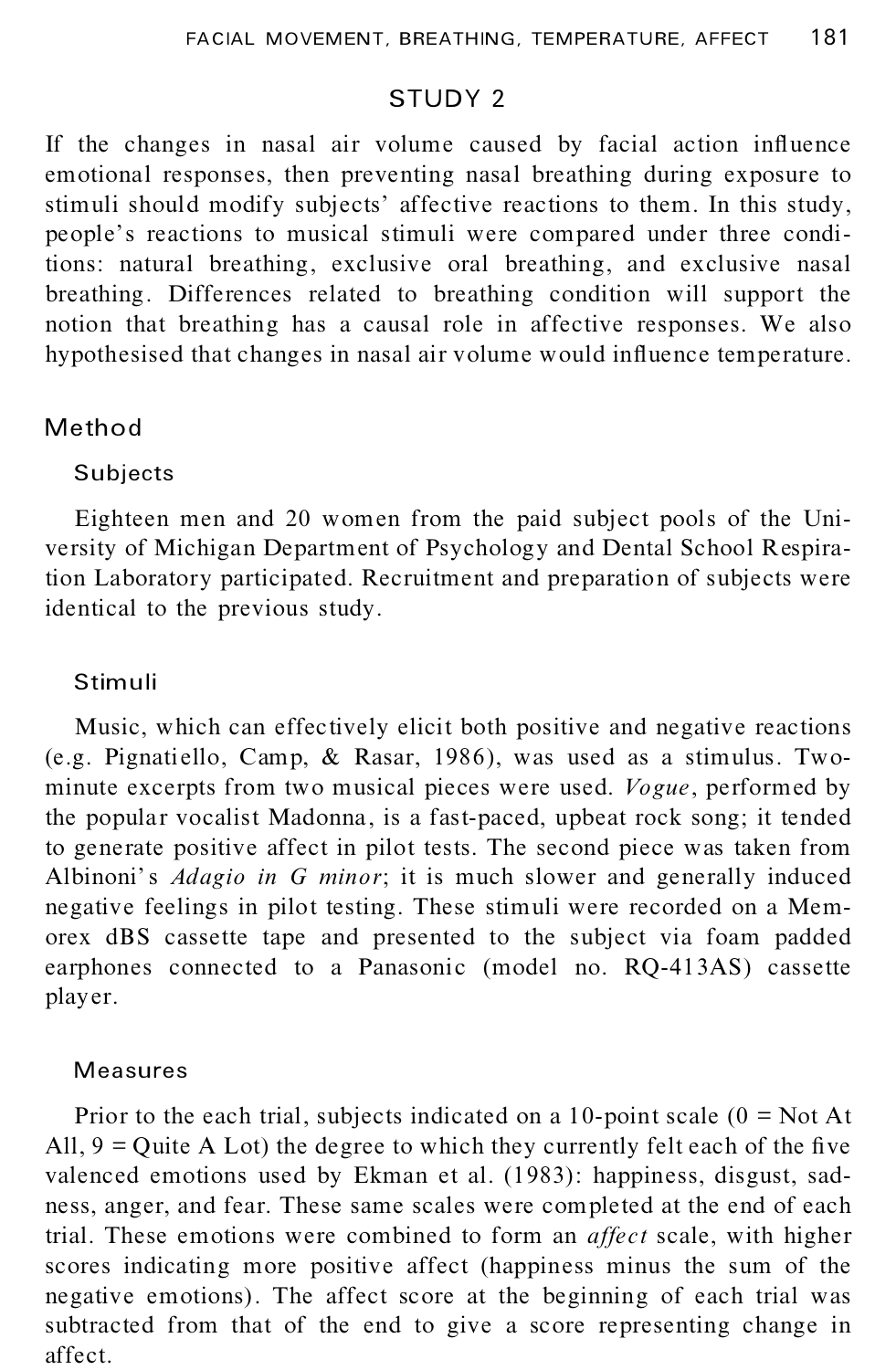In addition, during each session, subjects watched a line on a computer screen move up a 10-point scale. They pushed a button to indicate when the line was congruent with how they were currently feeling; a computer recorded the position of the line when the button was pressed. The bottom of the scale was negative, the middle was neutral, and the top was positive. Ratings from the beginning of the trial were subtracted from ratings of the end of the trial to find changes in *feeling* state.

After each trial, subjects also indicated on the 10-point scale how much they liked the music or silence they heard during their time in the bubble.

Breathing and forehead temperature data were collected as before. Arm temperature was not measured.

#### Procedure

Subjects engaged in practice sessions until they were comfortable using the respirometer. All subjects then engaged in three 2-minute trials during which they repeatedly listened to *Vogue*, *Adagio*, or silence. One-third of the subjects were randomly assigned to experience each stimulus. In one of the trials, subjects breathed normally. In the other two, they were instructed to breathe exclusively through either their mouths or their noses. One experimenter monitored the nasal and oral air flow during the procedure to evaluate compliance with the request; all participants followed the instruction fully. Subjects were randomly assigned to piece of music (or silence), and order of breathing conditions, which was balanced among the six permutations. Time between trials was approximately two minutes.

## **Results**

VTEE predicts that nasal breathing influences feeling state. Because exclusive oral breathing does not alter cavernous sinus temperature, it is theorised to reduce brain cooling, and it should therefore generate affect more negative than nasal breathing generates. Further, if the musical stimuli used above change affect due in part to changing breathing patterns, then these affect changes should be different when nasal breathing is blocked. These hypotheses were tested by comparing changes in the *affect* index, *feeling* state, and *liking* for the music.

A 3 (type of music, between subjects)  $\times$  3 (breathing condition, withinsubjects) ANOVA was done comparing changes in the affect index. These scores are displayed in Table 1; changes in the specific emotions included in the index are presented in Table 2. Because VTEE predicts only overall changes in affective valence, only effect on the overall index was statisti cally tested. As predicted by VTEE, there is a significant main effect for breathing condition, with subjects' emotions becoming more negative with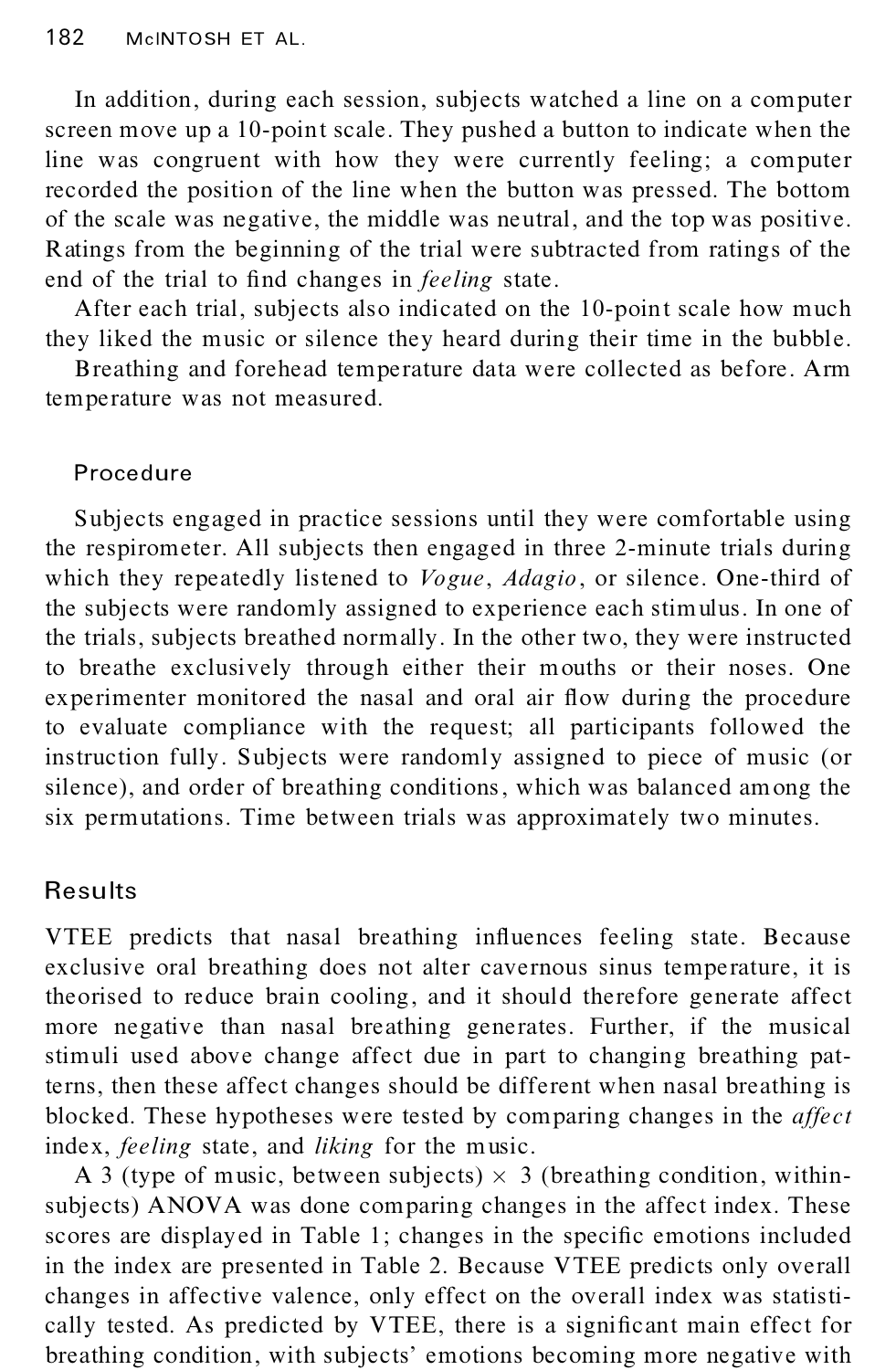|                | <b>Breathing Condition</b> |        |         |        |         |                 |        |           |  |  |
|----------------|----------------------------|--------|---------|--------|---------|-----------------|--------|-----------|--|--|
| Music          | <b>Nasal</b>               | (SD)   | Natural | (SD)   | Oral    | (SD)            | Mean   | (SD)      |  |  |
| <i>Adagio</i>  | $-.31$                     | (2.25) | $-.15$  | (1.95) | $-.38$  | (1.26)          | $-.28$ | (1.00)    |  |  |
| <b>Silence</b> | .82                        | (2.18) | .55     | (2.91) | $-2.00$ | (3.77)          | $-.21$ | (2.07)    |  |  |
| Vogue          | .25                        | (1.54) | 1.25    | (1.86) | $-.58$  | (2.68)          |        | .31(1.55) |  |  |
| Mean           | .22                        | (2.02) | .53     | (2.27) |         | $-.94$ $(2.71)$ |        |           |  |  |

TABLE 1 Study 2: Breathing Condition and Music Effects on Affect Change

*Note*:  $N = 36$ . Affect is the sum of four negative emotions subtracted from happiness. The scale for each emotion ranges from 0 (Not At All) to 9 (Quite A Lot). Mean changes in affect over the breathing sessions are shown here (post-trial minus pre-trial). Breathing Condition is a within-participants variable, with the mean of people's across-condition averages displayed in the rightmost column. Music is a between-participants variable, with the mean across people displayed in the bottom row.

time when they breathed only through their mouths [multivariate  $F(2, 32)$  = 4.07,  $P \le 0.05$ . Note using Table 2 that, with the exception of sadness, the specific emotions all follow this pattern. There was no music by breathing condition interaction, however [multivariate  $F(4, 62) = 1.46$ ,  $P > .20$ ]. Breathing through the mouth appears to make people's affect more negative regardless of the music to which they are listening.

The same ANOVA was performed examining changes in feeling state. Changes in overall feeling state are shown in Table 3. In this case, music did have a marginal influence on feelings  $[F(2, 27) = 2.95, P < .10]$ , with *Vogue* causing a move towards the positive and *Adagio* causing a move towards the negative. As predicted by VTEE, there was again a tendency for breathing condition to influence subjective experience, although the main effect for breathing was only marginally significant [multivariate  $F(2)$ ,  $26$ ) = 2.80,  $P < 10$ ]. Note that during silence, oral-only breathing caused more negative ratings of feelings, whereas natural and nasal breathing cause more positive ratings. Further, the positive effect of *Vogue* appears enhanced when individuals breath exclusively through their nose. How ever, the music by breathing condition interaction is only marginally significant [multivariate  $F(4, 54) = 2.1, P < .10$ ]. The pattern of findings using the single-item feeling level measure is consistent with VTEE.

A third measure of the subjective influence of the music and of breathing condition is in how well the subjects reported liking the music or silence. As earlier, a  $3 \times 3$  ANOVA was used to compare liking scores among the conditions. These ratings are displayed in Table 4. There was a main effect for music  $[ F(2, 31) = 4.08, P < .05]$ . Follow-up comparisons of mean liking using the Tukey-B method indicate that this is due to subjects liking silence less than *Vogue*. VTEE predicts that breathing patterns will influence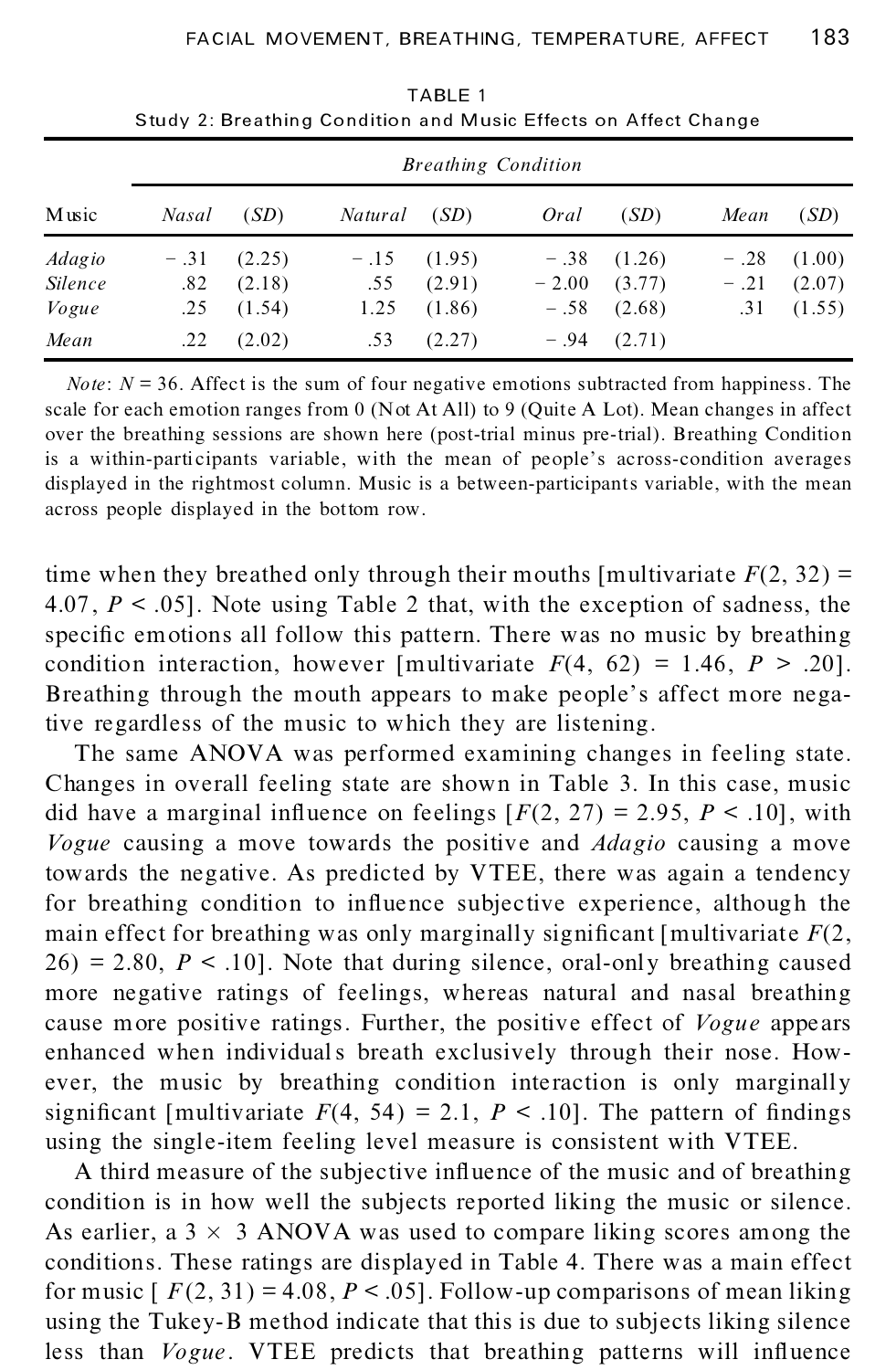|                | <b>Breathing Condition</b> |       |         |       |        |       |        |       |  |
|----------------|----------------------------|-------|---------|-------|--------|-------|--------|-------|--|
| Music          | Nasal                      | (SD)  | Natural | (SD)  | Oral   | (SD)  | Mean   | (SD)  |  |
| <b>Adagio</b>  |                            |       |         |       |        |       |        |       |  |
| <b>Sadness</b> | .54                        | (.97) | .69     | (.95) | .15    | (.90) | .46    | (.67) |  |
| Fear           | $-.77$                     | (1.0) | .00     | (.41) | .00    | (.41) | $-.26$ | (.31) |  |
| Anger          | .23                        | (.83) | .07     | (.28) | .08    | (.49) | .13    | (.40) |  |
| Disgust        | $-.23$                     | (.44) | $-.08$  | (.49) | .23    | (1.0) | $-.03$ | (.29) |  |
| Happiness      | $-.46$                     | (.97) | $-.08$  | (.29) | $-.69$ | (.95) | $-.41$ | (.61) |  |
| Silence        |                            |       |         |       |        |       |        |       |  |
| <b>Sadness</b> | .45                        | (1.4) | $-.27$  | (.90) | .00    | (.77) | .06    | (.59) |  |
| Fear           | $-.64$                     | (1.0) | .09     | (.70) | .45    | (1.6) | $-.03$ | (.78) |  |
| Anger          | .00                        | (.00) | .18     | (.75) | .73    | (1.1) | .30    | (.55) |  |
| Disgust        | .18                        | (.40) | $-.18$  | (.75) | .45    | (1.1) | .15    | (.40) |  |
| Happiness      | .36                        | (1.4) | .55     | (1.0) | $-.82$ | (.75) | .03    | (.43) |  |
| Vogue          |                            |       |         |       |        |       |        |       |  |
| <b>Sadness</b> | .08                        | (.29) | $-.42$  | (.79) | .25    | (.87) | $-.03$ | (.41) |  |
| Fear           | $-.17$                     | (.58) | $-.25$  | (.75) | .08    | (1.1) | $-.11$ | (.48) |  |
| Anger          | .08                        | (.29) | $-.08$  | (.67) | .08    | (.29) | .03    | (.36) |  |
| Disgust        | .17                        | (.39) | $-.17$  | (.58) | .08    | (.29) | .03    | (.17) |  |
| Happiness      | .25                        | (.62) | .08     | (1.5) | $-.42$ | (1.6) | $-.03$ | (.93) |  |
| Mean           |                            |       |         |       |        |       |        |       |  |
| <b>Sadness</b> | .36                        | (.99) | .03     | (1.0) | .14    | (.83) |        |       |  |
| Fear           | $-.53$                     | (.91) | $-.06$  | (.63) | .17    | (1.1) |        |       |  |
| Anger          | .11                        | (.52) | .06     | (.58) | .28    | (.74) |        |       |  |
| Disgust        | .03                        | (.45) | $-.14$  | (.59) | .25    | (.87) |        |       |  |
| Happiness      | .03                        | (1.1) | .17     | (1.2) | $-.64$ | (1.2) |        |       |  |

TABLE 2 Study 2: Breathing Condition and Music Effects on Individual Emotions

*Note*:  $N = 36$ . The scale for each emotion ranges from 0 (Not At All) to 9 (Quite A Lot). Mean changes in reported emotion over the breathing trials are shown here (post-trial minus pre-trial). Breathing Condition is a within-particip ants variable, with the mean across condition average displayed in the rightmost column. Music is a between-participants variable, with the mean across people displayed in the bottom row.

subjective state, and therefore liking of the stimuli presented. This was confirmed, as there was a main effect for breathing condition [multivariate]  $F(2, 30) = 3.29$ ,  $P = .05$ ]. As expected, follow-up *t*-tests revealed that liking was higher during nasal breathing than during oral breathing  $[t(34) = 2.71]$ ,  $P = .01$ ; subjects liked the stimuli better when they were allowed to breath through their noses. There was no difference between nasal breathing and natural breathing  $[t(33) = 1.0, P > .30]$ . There was no music  $\times$  breathing condition interaction  $[F(4, 58) = 1.47, P > .20]$ .

VTEE postulates that one reason music can influence affect is by changing breathing patterns. If true, then there should be an effect of music on the volume of air inhaled via the nose. In a 3 (music)  $\times$  2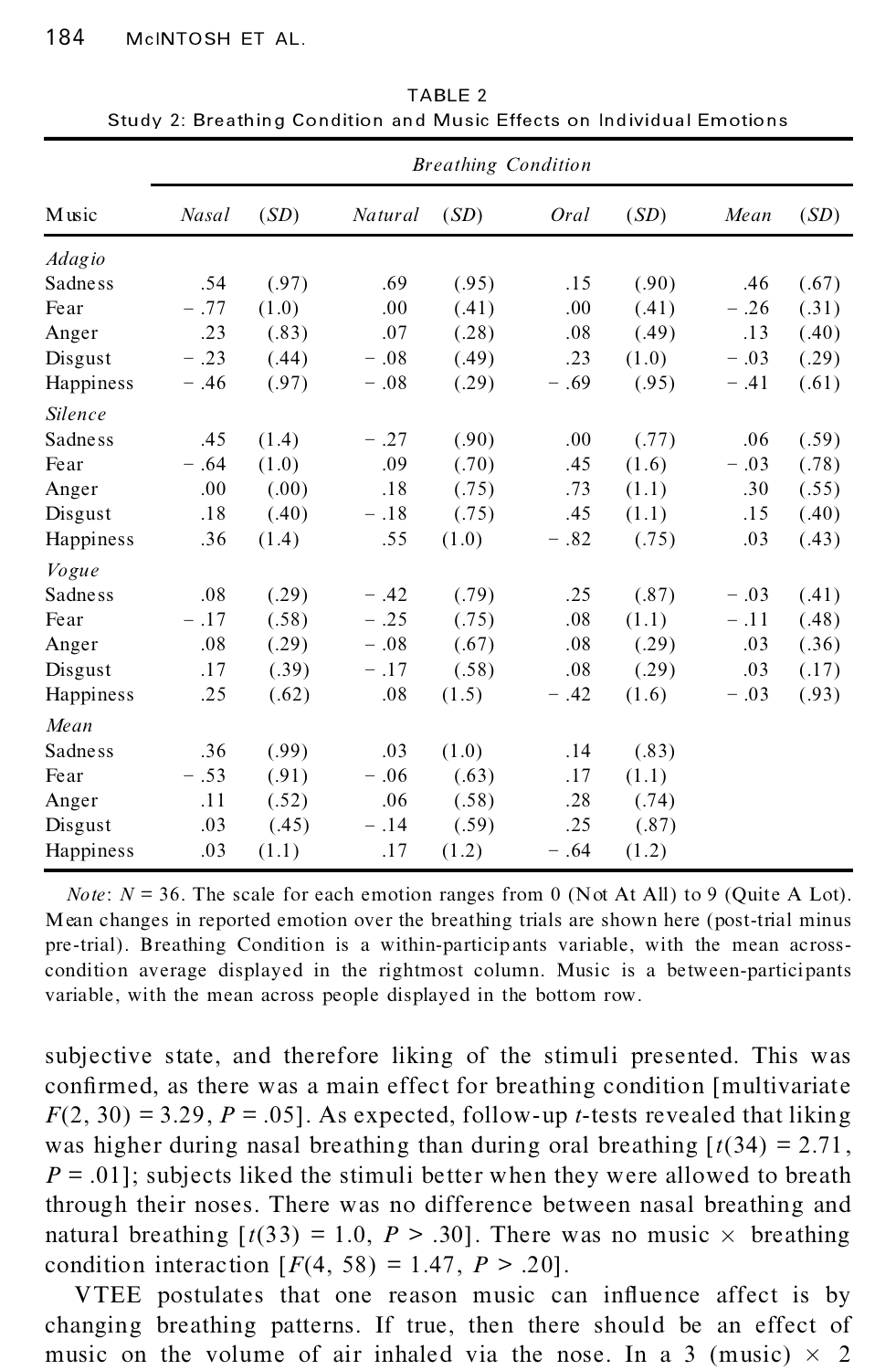|                                          | <b>Breathing Condition</b> |                         |                      |                         |                         |                         |                         |                         |  |  |
|------------------------------------------|----------------------------|-------------------------|----------------------|-------------------------|-------------------------|-------------------------|-------------------------|-------------------------|--|--|
| Music                                    | <b>Nasal</b>               | (SD)                    | Natural              | (SD)                    | Oral                    | (SD)                    | Mean                    | (SD)                    |  |  |
| <i>Adagio</i><br><b>Silence</b><br>Vogue | $-.45$<br>.40<br>.67       | (.82)<br>(.70)<br>(1.6) | $-.73$<br>.20<br>.33 | (.65)<br>(.92)<br>(.71) | $-.27$<br>$-.80$<br>.33 | (.65)<br>(.92)<br>(2.1) | $-.48$<br>$-.07$<br>.44 | (.48)<br>(.66)<br>(1.3) |  |  |
| Mean                                     | .17                        | (.91)                   | $-.10$               | (.88)                   | $-.27$                  | (1.4)                   |                         |                         |  |  |

TABLE 3 Study 2: Breathing Condition and Music Effects on Feeling Change

*Note*:  $N = 30$ . The feeling measure is a 10-point scale with higher scores indicating more positive feelings. Here, mean changes across trials (post-trial minus pre-trial) are shown. Breathing Condition is a within-participants variable, with the mean across-condition average displayed in the rightmost column. Music is a between-participants variable, with the mean across participants displayed in the bottom row.

TABLE 4 Study 2: Breathing Condition and Music Effects on Liking of Music

|                | <b>Breathing Condition</b> |        |         |        |      |        |      |        |  |
|----------------|----------------------------|--------|---------|--------|------|--------|------|--------|--|
| Music          | <b>Nasal</b>               | (SD)   | Natural | (SD)   | Oral | (SD)   | Mean | (SD)   |  |
| <i>Adagio</i>  | 5.50                       | (1.93) | 5.17    | (2.44) | 5.33 | (1.78) | 5.33 | (1.94) |  |
| <i>Silence</i> | 4.00                       | (2.00) | 4.00    | (2.22) | 2.83 | (1.90) | 3.61 | (1.82) |  |
| Vogue          | 6.40                       | (2.72) | 5.80    | (3.05) | 5.90 | (2.33) | 6.03 | (2.48) |  |
| Mean           | 5.24                       | (2.36) | 4.94    | (2.59) | 4.62 | (2.36) |      |        |  |

*Note*:  $N = 34$ . Liking was measured on a 10-point scale ranging from 0 (Not At All) to 9 (Quite A Lot). Breathing Condition is a within-participants variable, with the mean of each person's across-condition average displayed in the rightmost column. Music is a betweenparticipants variable, with the mean across participants displayed in the bottom row.

(breathing condition, excluding oral only because there is no nasal volume in that condition) ANOVA, nasal volume was evaluated. These means are displayed in Fig. 4. As predicted, there is a significant main effect of the music  $[F(2, 34) = 4.28, P < 0.05]$ . Follow-up comparisons using the Tukey-B criterion reveal the same pattern for nasal volume as found for liking: the difference between silence (*M* = 9291.92ml/minute) and *Vogue* (*M* = 12,162.01ml/minute) is the one that is significant (the mean for *Adagio* was in the middle:  $M = 10,439.52 \text{ mJ/minute}$ . There was no main effect for breathing condition  $[F(1, 34) < 1]$ , or music  $\times$  breathing condition interaction  $[F(2, 34) \le 1]$ . No differences in nasal volume were found between natural and nasal breathing.

Finally, VTEE predicts that changes in forehead temperature should follow these differences in breathing and affect. Temperature change over the course of the trails was evaluated in a  $3 \times 3$  ANOVA, as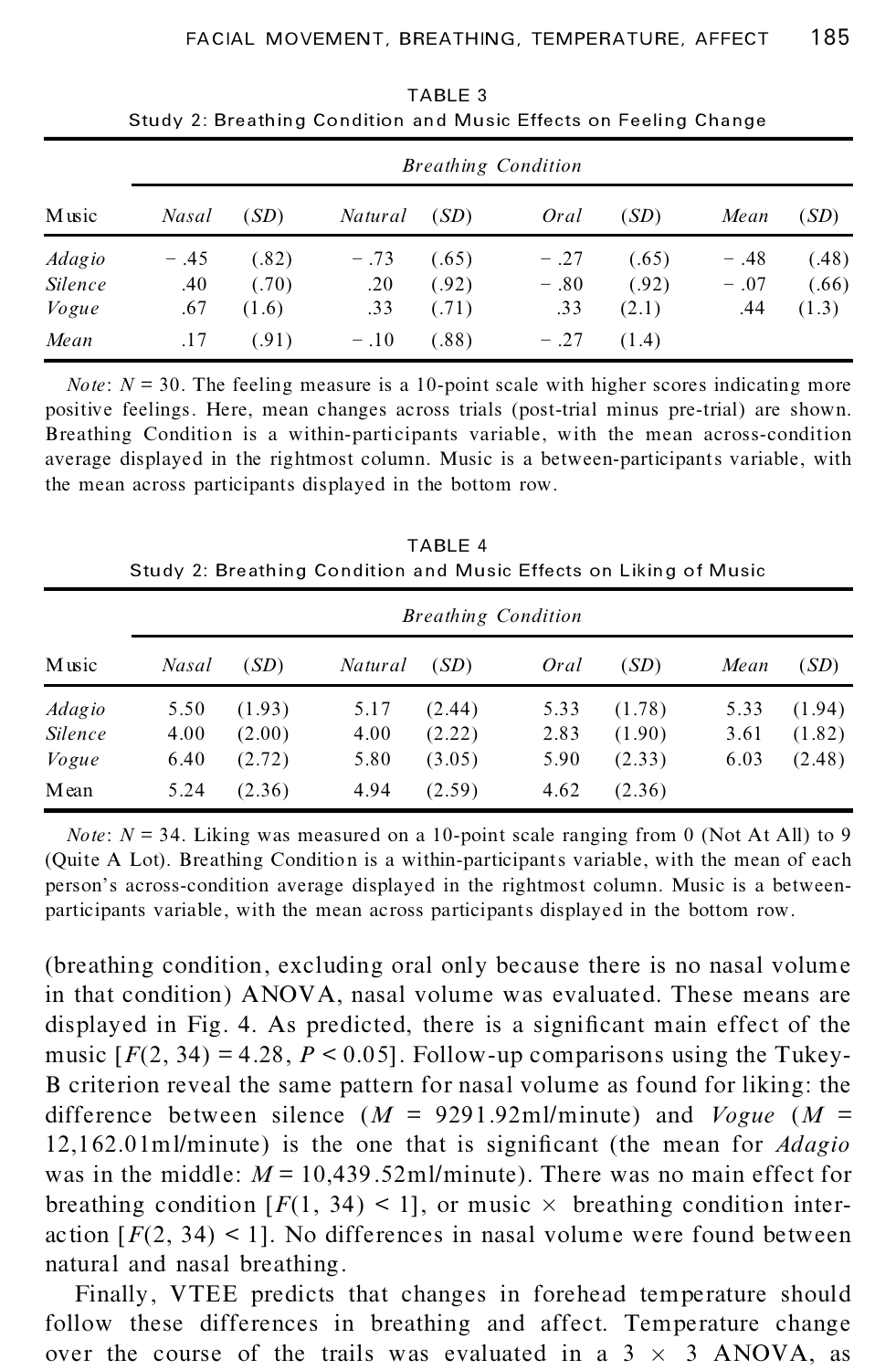

FIG . 4. Study 2: Effects of breathing condition and music on volume of air inhaled through the nose.

earlier. No significant effects were found: music  $[F(2, 34) \le 1]$ ; breathing condition [multivariate  $F(2, 33) = 1.16$ ,  $P > .30$ ]; music by breathing [ $F(4, 4)$ ]  $64$ ) < 1]. The influence of the music and breathing changes in this study do not appear to have been strong enough to generate measurable change in forehead temperature. These findings do not support VTEE.

## Discussion

This study tested whether manipulating subjects' breathing patterns while they listened to music would influence affective reactions to that music. Based on VTEE, we predicted that exclusive oral breathing would be associated with more negative affect, because it impairs cooling of the brain. This was confirmed; oral breathing generated negative affect in subjects while they listend to music. This lends support for the mechanism of affect change postulated by VTEE.

In addition, we hypothesised that nasal volume and forehead temperature change should follow the patterns of affect change. This was found to be true for nasal volume, adding to the evidence that nasal volume is related to changes in affect. However, there were no differences found in forehead temperature change. This is not consistent with VTEE. It may be that the changes in temperature generated in this study were not enough to be measured. Alternatively, although it is inconsistent with previous findings, it may be that the changes in affect caused by hindering nasal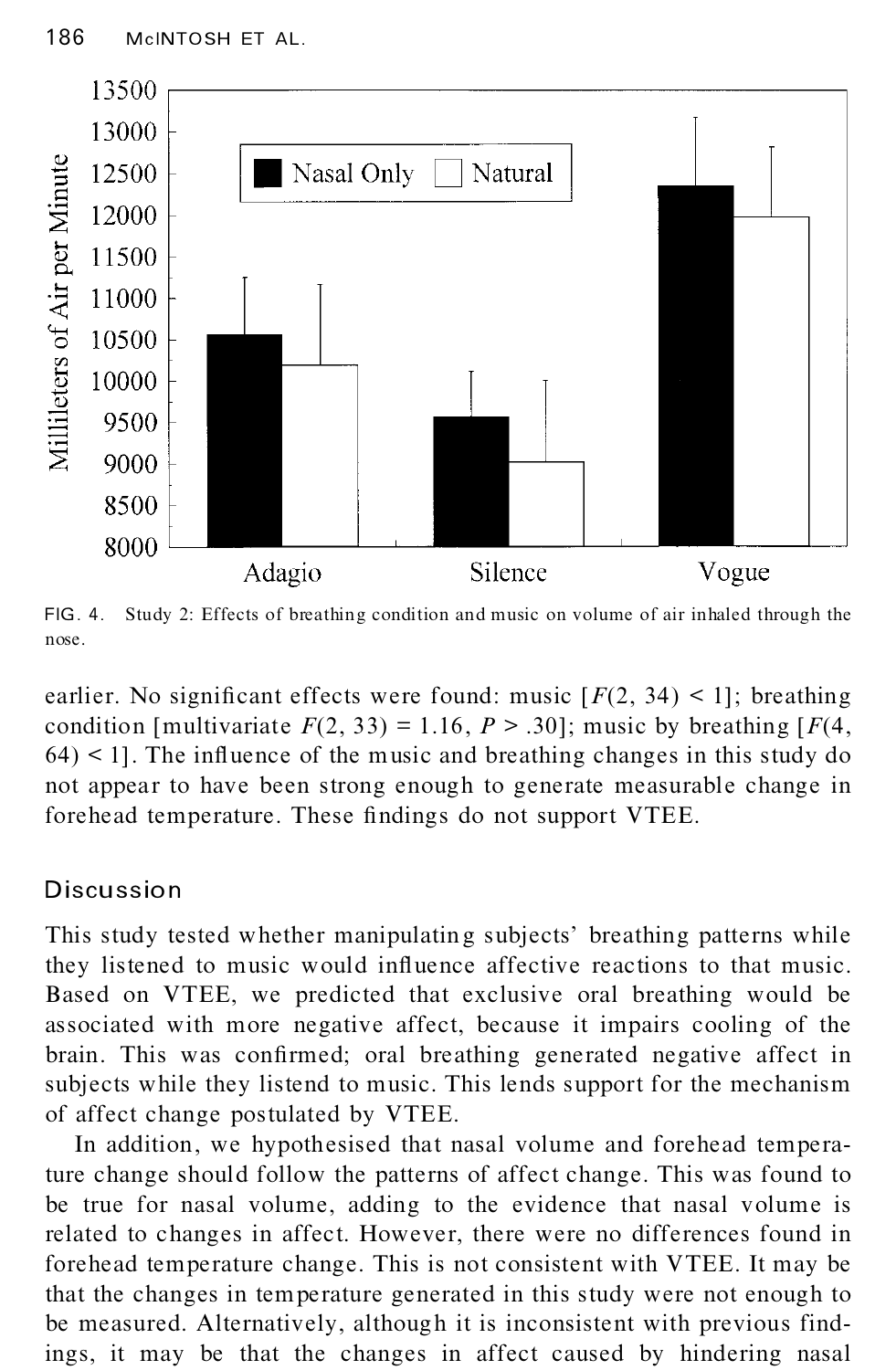breathing are unrelated to temperature change. For example, oral-only breathing may dry the mouth and therefore be unpleasant, or exclusive oral breathing may be classically conditioned to the negative mood associated with an upper respiratory infection. The absence of a significant change in temperature in Study 2 suggests that the cooling effect is weak, is due to chance in the previous data, the method of assessing temperature change is not powerful, procedures used in this study masked such change, or some combination of these factors. Further work must continue to evaluate the effects of various breathing patterns on temperature with an eye toward unconfounding various possibilities. For exam ple, indices of brain temperature change other than forehead temperature change would be useful. Study 3 tested again whether changing nasal air volume would influence temperature. It was done outside the plastic bubble; thus heat build-up inside the bubble could not mask changes in forehead temperature.

#### STUDY 3

If nasal breathing cools the brain, and thus the forehead, then prevention of nasal breathing should result in increases in forehead temperature. This effect should occur without the facial musculature action involving brow movement. To evaluate this hypothesis, subjects' temperatures were measured while they in turn breathed normally, squeezed their nostrils shut to prevent nasal breathing, and squeezed their thumbs to control for the effort of squeezing while breathing normally.

### Method

#### Subjects

Sixteen students received class credit in introductory psychology for participation in this study.

#### Measures

One temperature probe was attached to subjects' foreheads, midway between the hairline and the brow, directly above the pupil. A second probe was attached to the inside of the subjects' nondominant arms, approximately 5cm below the elbow. A third probe was used to monitor air temperature. Temperature readings were taken at the beginning and at the end of the 1-minute trials. The dependent variables were the change in temperature at each location during each trial.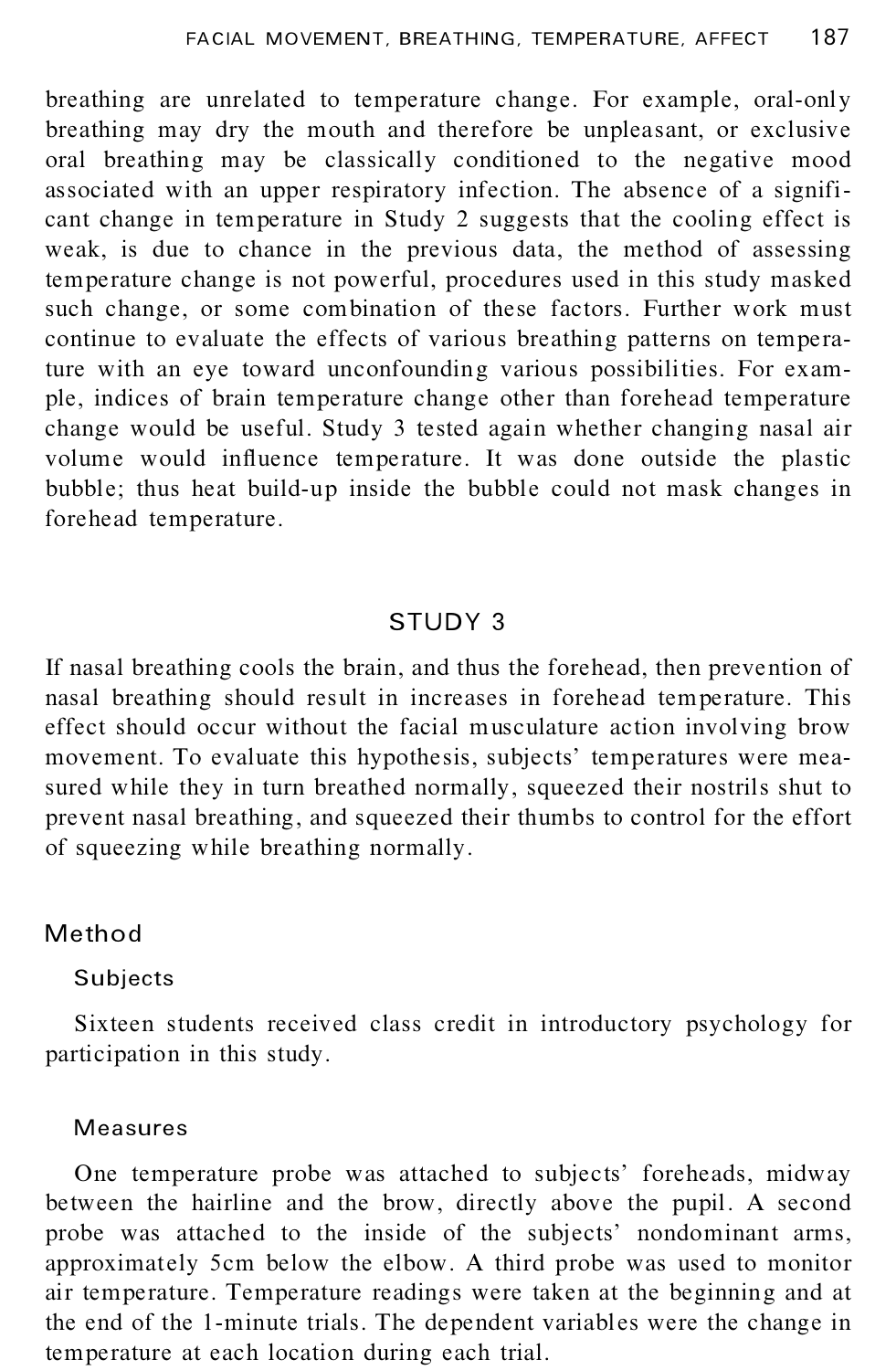## Procedure

Subjects had spent approximately 30 minutes in the lab prior to this study participating in an unrelated experiment. Temperature probes had been taped to subjects at the beginning of the session as part of a cover story for the earlier study.

Subjects followed instructions from an experimenter in the lab, but hidden behind a screen. Participants engaged in three separate 1-minute trials: they breathed normally, they used their nondominant hand to pinch their nostrils closed to prevent nasal breathing (they were instructed to breath through their mouths), and they squeezed the thumbs of their dominant hand with their nondominant hand. Participants rested for 30 seconds between trials. Participants were randomly assigned to one of the six possible permutations of the order of trials.

# **Results**

A 3 (location of measurement)  $\times$  3 (condition) repeated-measures ANOVA was used to evaluate whether changes in nasal breathing influence forehead temperature, and only forehead temperature. If nasal breathing serves to cool the brain, then forehead temperature should increase when the nose is closed. To rule out alternative explanations, such as changes in room temperature or general skin temperature change due to the effort of squeezing, temperature should not increase under any other condition or at any other location. Mean temperature changes are displayed in Fig. 5. The main effect for condition was significant  $[F(2, 14) = 5.62, P < .01]$ , and the main effect for location of measurement was marginally significant  $[F(2, 14) = 3.04, P < .10]$ . Importantly, the location  $\times$  condition interaction was also significant  $[F(4, 12) = 3.99, P \lt .05]$ . Follow-up tests show that only on the forehead were the differences caused by breathing condition significant [forehead:  $F(2, 14) = 14.65$ ,  $P < .001$ ; arm:  $F(2, 14) < 1$ ; room:  $F(2, 14) = 2.06$ ,  $P > .15$ . These findings support the notion that changes in nasal breathing alter forehead temperature.

# Discussion

Previous studies demonstrated that facial action influences the volume of air inhaled via the nose and forehead temperature. It was not clear in these studies, however, whether it was the changes in air inhalation or the direct heat from the muscle movement that influenced forehead temperature. By comparing forehead temperature during normal breathing and mouth-only breathing, the present study shows that changes in nasal air volume inde pendent of facial musculature action cause changes in forehead temperature.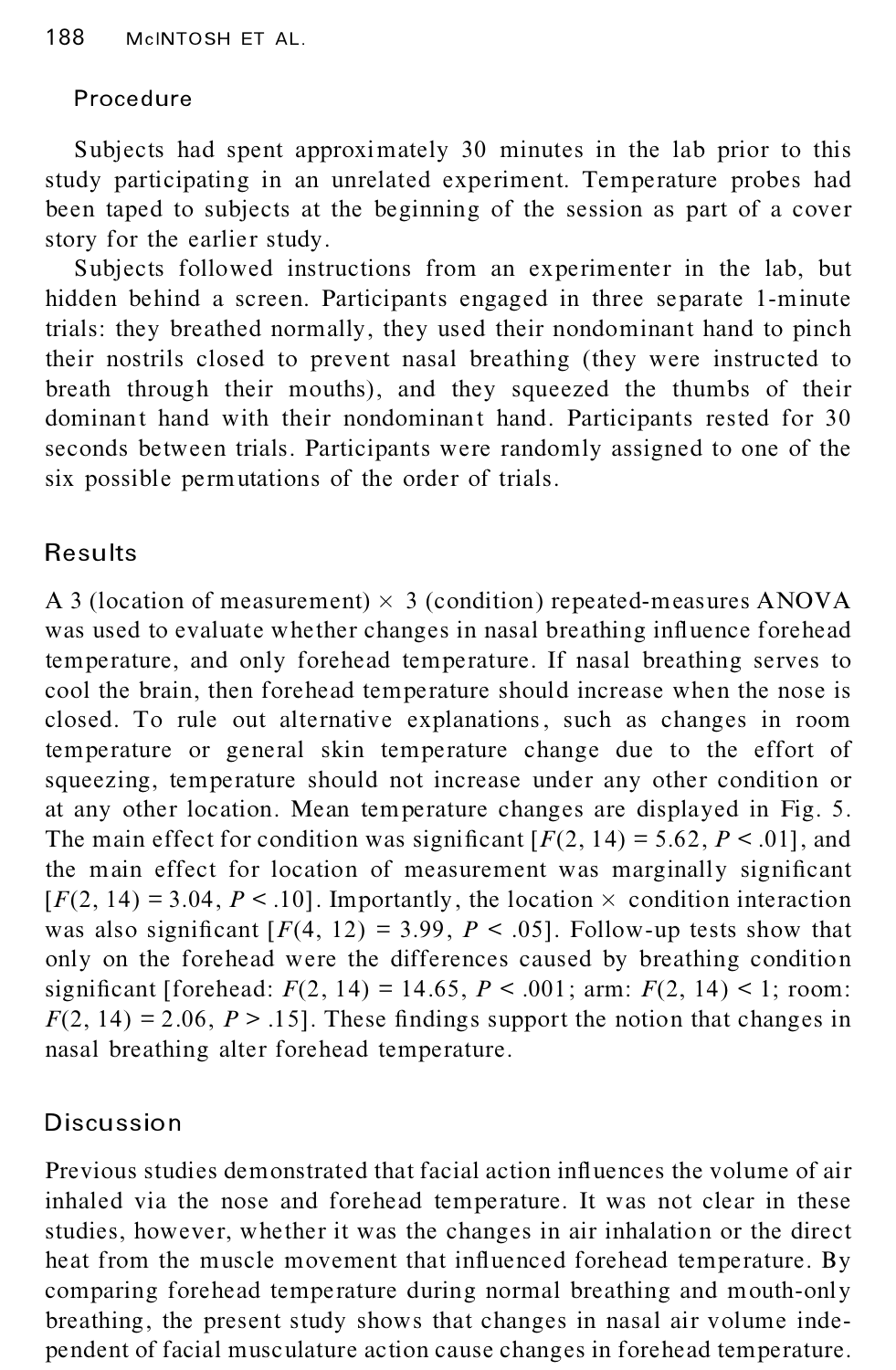

FIG. 5. Study 3: Effects of breathing condition on forehead temperature change.

### GENERAL DISCUSSION

The vascular theory of emotional efference (VTEE) makes specific predictions about the relations among facial action, nasal air volume, temperature, and affect. A primary mechanism of brain-cooling discussed by Zajonc (1985; Zajonc & McIntosh, 1992; Zajonc et al., 1989, 1993) is the intake of air via the nose causing cooling of the cavernous sinus. This is held to cool brain temperature, which in turn is associated with affective state. Facial action is postulated to influence nasal breathing.

On the whole, findings were consistent with VTEE's predictions. Study 1 tested the causal role of facial efference on feeling state, temperature, and nasal breathing. Specifically, VTEE predicts that facial movement will influence nasal breathing, which will change brain temperature and influence affect. In this study, we manipulated facial action by having subjects repeatedly vocalise phonemes, the pronouncing of which match positive, neutral, or negative emotional facial patterns. As predicted, uttering a phoneme that resembles a negative expression resulted in less inhalation of air through the nose, higher forehead temperatures, and more negative affect than facial actions matching affectively positive or neutral expressions. One important implication of these data combined with that of Zajonc et al. (1989) is the suggestion that one way affect can be influenced by noncognitive means is via changes in breathing patterns caused by changes in facial movement.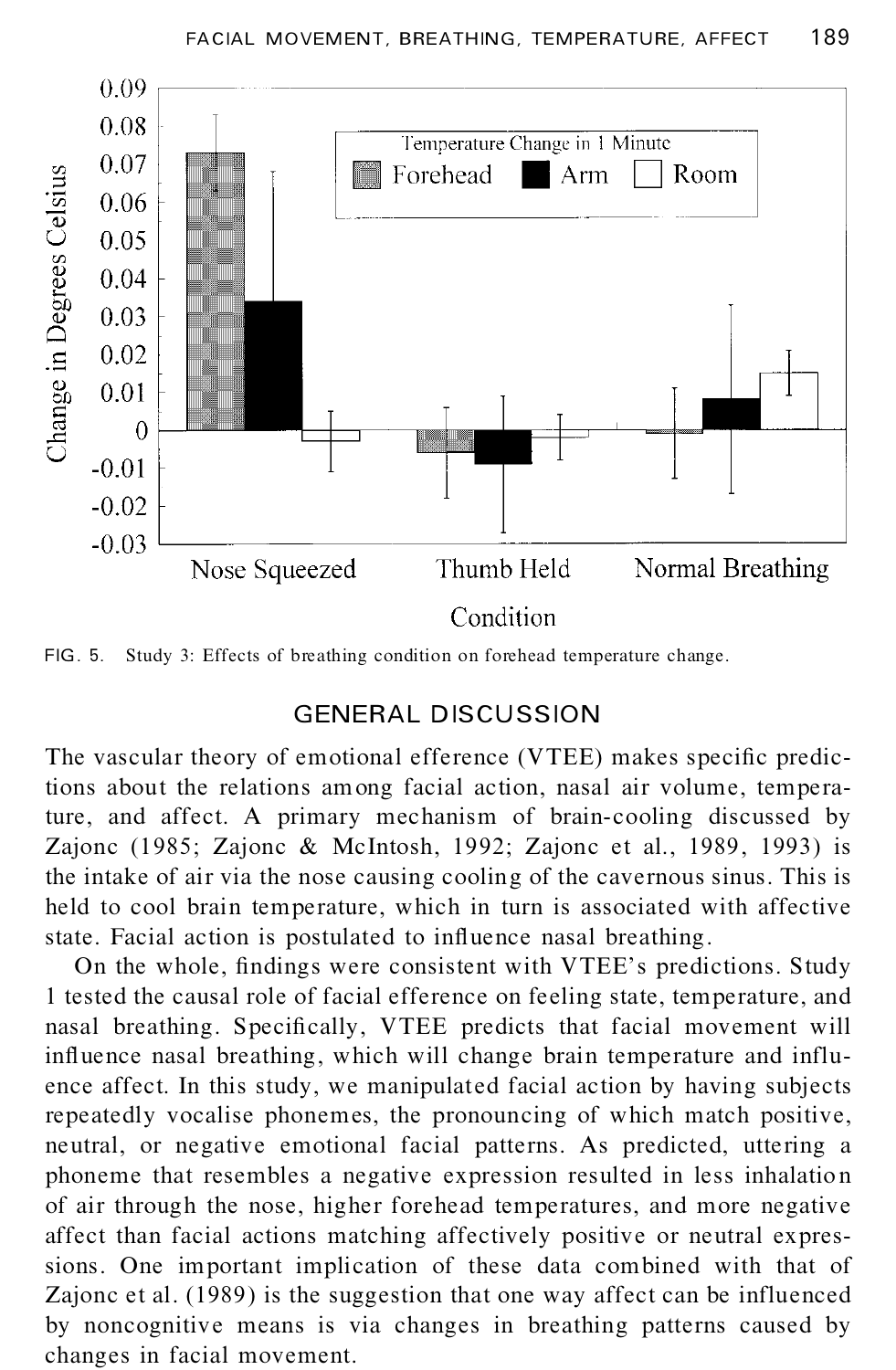Specifically relevant to these implications is work on the "facial feedback hypothesis" (see e.g. Laird, 1974; Tomkins, 1962)—the idea that facial action can alter subjective emotional experience (see McIntosh, in press, for a review). Much work has demonstrated an association between affect and facial expression, and in recent years, data supporting a causal influence of facial efference on subjective experience (e.g. Strack, Martin, & Stepper, 1988), and physiological change (e.g. Levenson, Ekman, & Friesen, 1990; cf. Zajonc & Mc Intosh, 1992) have emerged. Similarly, the present Studies 1 and 2 and findings from Zajonc et al. (1989) also show effects on subjective experience, and provide some support for associated temperature change. With support for the feedback hypothesis growing, research is turning toward determining the mechanisms by which facial action causes these changes (Ekman, 1992; McIntosh, in press).

VTEE proposes one mechanism by which facial action can cause changes in affect. Indeed, several findings in the literature that show broad effects on the valence of emotional experience are consistent with VTEE (e.g. Strack et al., 1988). Other studies find emotional changes not predicted by VTEE. For example, neither within-val ence subjective effects of facial action (e.g. Duclos et al., 1989) nor asymmetry in brain electrical ac tivity associated with smiles that include orbicularis oculi muscle activation ("Duchenne smiles", e.g. Ekman, 1992, p. 36), but not other smiles, (Ekman, Davidson, & Friesen, 1990) are predicted by VTEE. However, data on the effects of nasal air flow, temperature of air inhaled, and associated forehead temperature are not predicted by alternative theories. Additionally, findings from studies on VTEE suggest that smile-like ac tions without orbicularis oculi activation (nonDuchenne smiles) have subjective effects; these data are inconsistent with an exclusive interpretation of the theorised mechanisms that predicted differences between Duchenne and nonDuchenne smiles (e.g. Ekman, 1992; Ekman et al., 1990). The most sensible way to reconcile these and other contrasting findings is to assume that there are multiple ways in which facial action can alter emotion-related phenomena (McIntosh, in press). VTEE does not claim to be the exclusive way in which facial action can change affect. There is no reason to assume that facial efference influences emotional state via only one route; in fact, the accumulating data suggest that more than one mechanism is at work. A full understanding of the facial feedback phe nomenon requires that multiple mechanisms be explored. It would be helpful for future work to examine directly the relative contributions of the various theorised routes, and the ways in which they may interact in influencing subjective and physiological changes.

To test the causal role of nasal breathing in subjective experience, Study 2 evaluated the effects of blocking nasal breathing on affective reactions to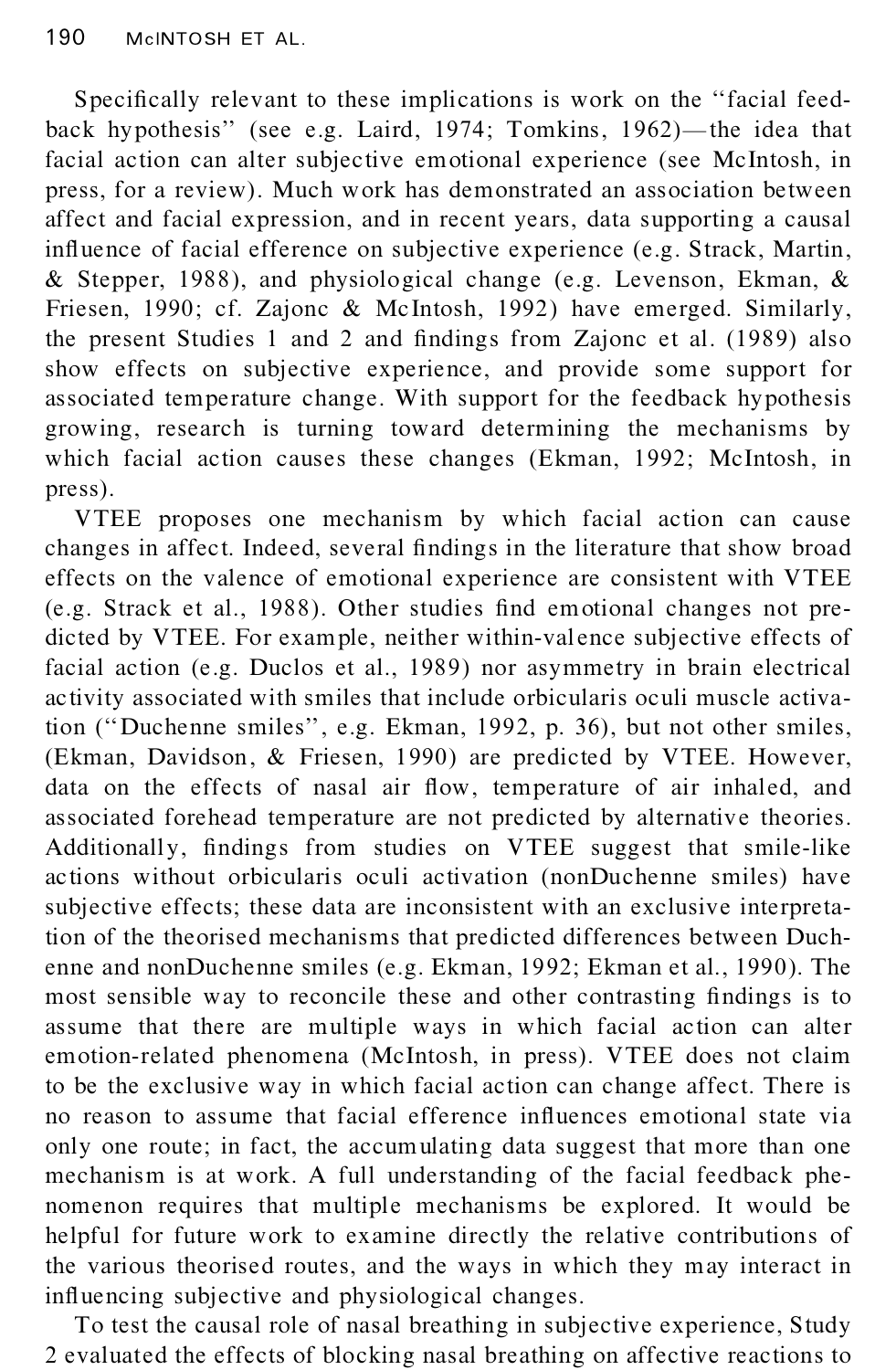music. As predicted, exclusive oral breathing generated affect more negative than that generated during either natural breathing or exclusive nasal breathing. Unlike in previous studies, however, forehead temperature was not influenced by this manipulation.

Study 3 was done to evaluate specifically the sufficiency of blocking nasal breathing for causing forehead temperature change. It was found that simply blocking nasal breathing increased forehead temperature. This supports the proposed mechanism indicated by VTEE.

In addition to finding the relations postulated by VTEE, these studies failed to find evidence that would be consistent with two alternative explanations for the relations. First, Studies 1 and 3 tested arm temperature along with forehead temperature. There were no effects of facial movement or breathing changes on arm temperature. This rules out the possibility that we found temperature change due to general increases in skin temperature associated with affective change. Note that it does not rule out that skin temperature can change in association with emotional experience, or that there are specific other locations that change along with forehead temperature.

Second, Study 3 evaluated whether temperature change on the forehead can be caused solely by changes in breathing, or if muscle movement is required. Consistent with the predictions of VTEE, forehead temperature increased when nasal breathing is blocked, even when there is no muscle movement. This suggests that there is an effect of nasal breathing on forehead temperature even with no muscle movement. This may not be surprising, as Anbar (1994) notes that skin temperature relates primarily to the blood below the skin's surface.

The lack of evidence for these two alternative explanations for forehead change do not, however, rule out the possibility that forehead temperature is changing for reasons other than those postulated by VTEE. Other possibilities also rely—like VTEE—on changes relating to blood. For example, it may be vasodilation and constriction that alters forehead temperature in these situations, or other changes in local blood flow. Local blood flow may be altered in the service of one or more of the three functions of blood supply: (1) heat transfer; (2) transport of materials such as nutrients, oxygen, hormones, etc.; and (3) maintenance of osmotic pressure and electrolyte composition of the extracellular fluid (Anbar, 1994). If facial movement, introduction of temperature-modified air, and nose-holding alter these needs in the forehead area, then blood flow might well be changed, and temperature altered, as found in Studies 1 and 3 and Zajonc et al. (1989). Thus, there may well be some as-yet unknown reason for these procedures to alter forehead skin temperature; nonetheless, VTEE appears to provide the only single reason for these changes—that is, changes in nasal inhalation alter blood temperature in the brain. It would be helpful in understanding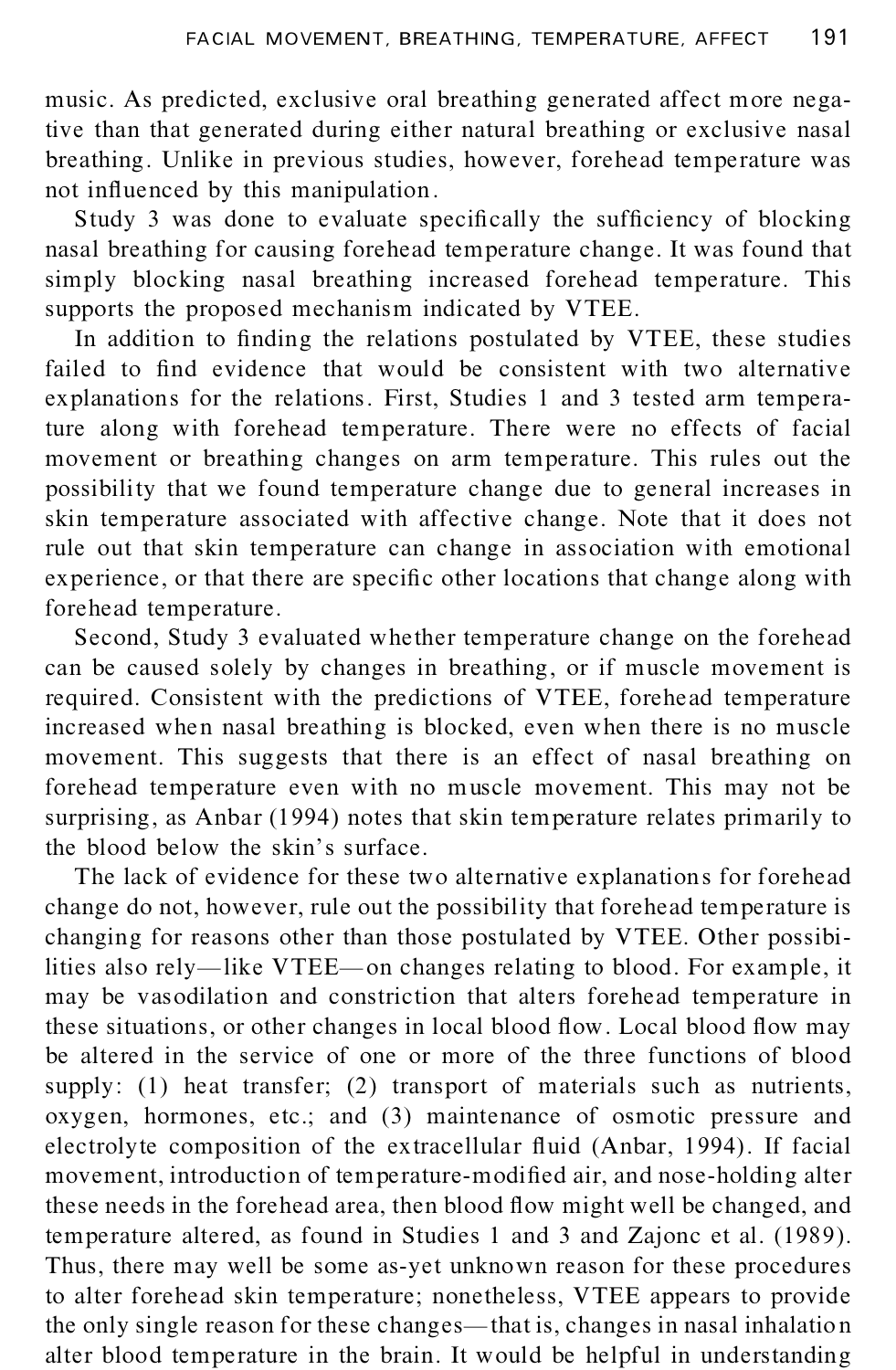this phenomenon if future work explored a variety of reasons for the forehead skin temperature to change in these situations.

A finding not consistent with VTEE was the lack of forehead-cooling during Study 1. Although the temperature increases under conditions in which VTEE would predict decreases were not significant, that they are consistent, and that no decreases were found, provides no support for VTEE. One possible reason for the lack of temperature decreases is the steady increase in temperature in the respirometer bubble. Future work using this method should measure ambient bubble temperature in order to control for environmental effects. Another possibility is based on the fact that the brain is itself a heat generator. Brain-cooling must always be occurring for the temperature to remain constant. Manipulations that attempt to achieve a decrease in temperature from normal, then, must cause increased cooling, whereas those that seek to increase temperature must simply hinder the cooling that is already present. It is not impossible to achieve this cooling. Decreases in temperature were found by Zajonc et al. (1989), both when subjects were repeating "positive-affect" phonemes and when cool air was introduced into the nose. At least, then, we know that facial movements and breathing changes can change temperature, often causing increases, sometimes causing decreases.

Another concern is that the effects found were not large. However, VTEE does not claim that alterations in breathing and temperature caused by facial action are the sole determinants of affective state. Other factors  $(e.g.$  the meaning of the situation to the individual) certainly influence emotional experience. Although we do not know whether affective changes caused by these other processes necessarily alter breathing or temperature, some data indicate that breathing (Study 2) and forehead temperature (McIntosh et al., 1991; see also Zajonc et al., 1993) change in association with emotional stimuli. VTEE does not require, however, that these changes occur for each shift in affect. It is also important to note that VTEE does not claim that the face or breathing must change in order for emotions to change. For example, the process postulated by VTEE suggests that breathing or temperature changes caused by events other than facial action should alter affect (e.g. Study 2 shows that cessation of nasal breathing without facial action changes affect, Study 3 demonstrates that holding one's nose changes temperature, and Study 5 of Zajonc et al., 1989, indicates that breathing temperature-modified air alters forehead temperature and affective experience). In short, VTEE is only one of many parts of the explanation for how facial action can cause emotional responses, and how emotions in general are caused by, and influence, subjective and physiological changes.

Nonetheless, it seems clear that the basic relations postulated by VTEE exist. Results from these and previous studies are mutually supporting of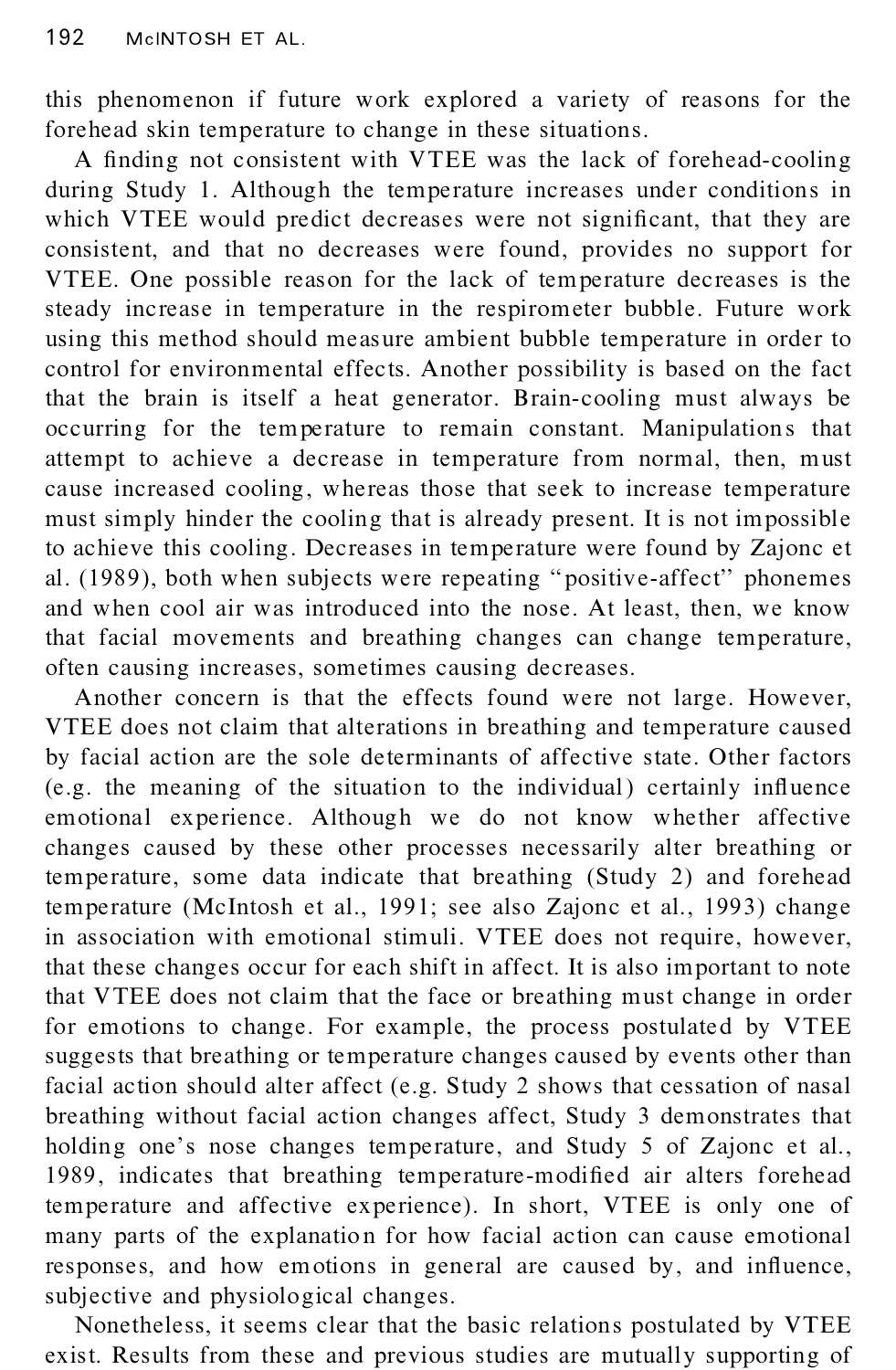VTEE, and present a picture that is coherent and consistent with VTEE. Facial action influences breathing, temperature, and affect. Manipulation of breathing causes changes in affect and forehead temperature. It is notable that even minor and short-lived variations in air inhalation (e.g. those caused by speaking vowels, and exclusive oral breathing for 1 minute) resulted in such changes. Although these data combined with the previous work provide evidence supporting the mechanism of affective change specified in VTEE, they cannot prove that mouth breathing and breathing hot air are not merely uncomfortable in the way general aversive stimuli are uncomfortable, and, that breathing cooled air is pleasant in the same way innately pleasurable stimuli are pleasant. However, the continued findings of associations and causal effects predicted by VTEE render the theorised mechanism more plausible. The effects of emotion-related facial movement on breathing, of breathing on forehead temperature (see Zajonc et al., 1993, for further review and discussion of previous data), and the findings of Berridge and Zajonc (1991) that hypothalamic cooling in rats causes the same behaviours as pleasurable electrical stimulation all are nonobvious links that are tied together by VTEE. By further establishing the plausibility of VTEE, it is hoped that the present study will spur more investigation of the phenomenon. Additional work using other measures of brain temperature change, examining the efficacy of breathing on braincooling, and evaluating temperature effects on neurochemical activity, for example, is needed to solidify our understanding of this phenomenon. Further, future work should evaluate factors that influence these relations (e.g. individual differences) and explore their implications.

# **CONCLUSION**

There are many factors that influence an individual's affective state. VTEE suggests that one is brain temperature—a variable that can be modified via facial movement and associated changes in nasal breathing. The present studies support this notion by demonstrating the theoretically predicted relations among facial action, nasal breathing, forehead temperature, and affect, and go beyond previous work by demonstrating for the first time that facial action alters breathing in the predicted ways, and providing evidence inconsistent with some alternative explanations. Further exploration of this phenomenon will move us closer to understanding the processes of emotion, and the relation between emotion and physiological changes.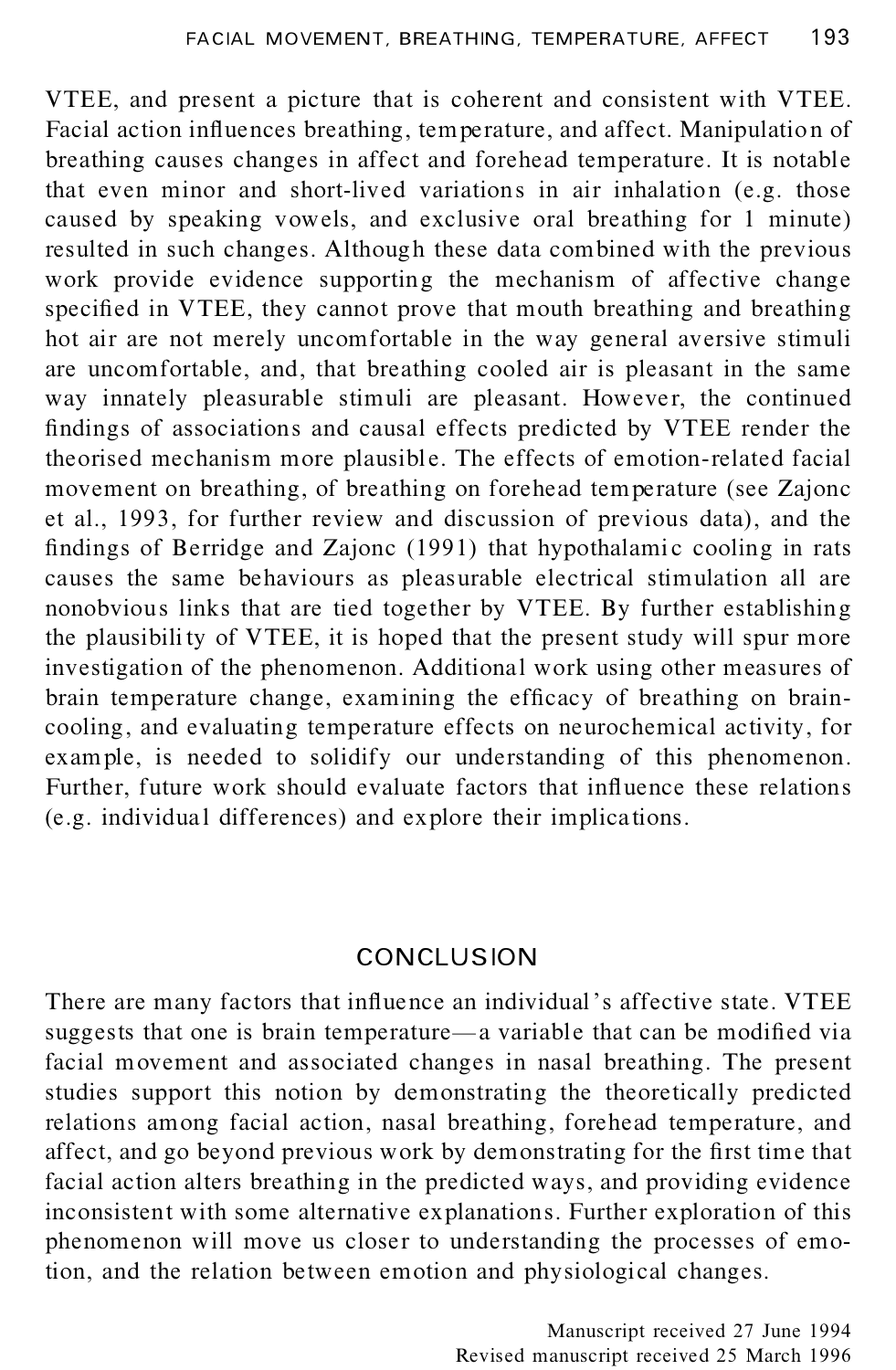### **REFERENCES**

- Ahern, G.L., & Schwartz, G.E. (1985). Differential lateralization for positive and negative emotion in the human brain: EEG spectral analysis. *Neuropsychologia*, 23, 745–755.
- Anbar, M. (1994). *Quantative dynamic telethermometry in medical diagnosis and manage ment*. Boca Raton, FL: CRC Press.
- Baker, M.A., Stocking, R.A., & Meehan, J.P. (1972). Thermal relationship between tympanic membrane and hypothalamus in conscious cat and monkey. *Journal of Applied Physiology*, *32*, 739±742.
- Benzinger, T. (1969). Clinical temperature. *Journal of the American Medical Association*, 209, 1200-1206.
- Berridge, K.C., & Zajonc, R.B. (1991). Hypothalamic cooling elicits eating: Differential effects on motivation and pleasure. *Psychological Science*, 2, 184–189.
- Cacioppo, J.T., Klein, D.J., Berntson, G.G., & Hatfield, E. (1993). The psychophysiology of emotion. In M. Lewis & J.M. Haviland (Eds.), *Handbook of emotions* (pp. 119–142). New York: Guilford Press.
- Davidson, R.J. (1983). Affect, cognition and hemispheric specialization. In C.E. Izard, J. Kagan, & R.B. Zajonc (Eds.), *Emotion, cognition, and behavior*. New York: Cambridge University Press.
- Davidson, R.J. (1984). Hemispheric asymmetry and emotion. In K.R. Scherer & P. Ekman (Eds.), *Approaches to emotion* (pp. 39–57). Hillsdale, NJ: Lawrence Erlbaum Associates Inc.
- Duclos, S.E., Laird, J.D., Schneider, E., Sexter, M., Stern, L., & Van Lighten, O. (1989). Emotion-specific effects of facial expressions and postures on emotional experience. *Journal of Personality and Social Psychology, 57, 100-108.*
- Ekman, P. (1992). Facial expressions of emotion: New findings, new questions. *Psychological Science*, *3*, 34±38.
- Ekman, P., Davidson, R.J., & Friesen, W.V. (1990). The Duchenne smile: Emotional expression and brain physiology, II. *Journal of Personality and Social Psychology, 58*, 342±353.
- Ekman, P., Levenson, R.W., & Friesen, W.V. (1983). Autonomic nervous system activity distinguishes among emotions. *Science*, 221, 1208-1210.
- Germain, M., Jobin, M., & Cabanac, M. (1987). The effect of face fanning during recovery from exercise hyperthermia. *Journal of Physiological Pharmacology*, *65*, 87±91.
- James, W. (1950). *The principles of psychology* (Vol. 2). New York: Dover. (Original work published 1950)
- Keall, C.L., & Vig, P.S. (1987). An improved technique for the simultaneous measurement of nasal and oral respiration. *American Journal of Orthodontics and Dentofacial Ortho pedics*, 91, 207-212.
- Kluger, M.J., & D' Alecy, L.B. (1975). Brain temperature during reversible upper respiratory bypass. *Journal of Applied Physiology*, 38, 268-271.
- Laird, J.D. (1974). Self-attribution of emotion: the effects of expressive behavior on the quality of emotional experience. *Journal of Personality and Social Psychology*, *29*, 475±486.
- Levenson, R.W., Ekman, P., & Friesen, W.V. (1990). Voluntary facial action generates emotion-specific autonomic nervous system activity. *Psychophysiology*, 27, 363-384.
- Mandler, G. (1990). William James and the construction of emotion. *Psychological Science*, *1*, 179-180.
- McCaffrey, T.V., McCook, R.D., & Wurster, R.D. (1975). Effect of head skin temperature on tympanic and oral temperature in man. *Journal of Applied Physiology*, 39, 114-118.